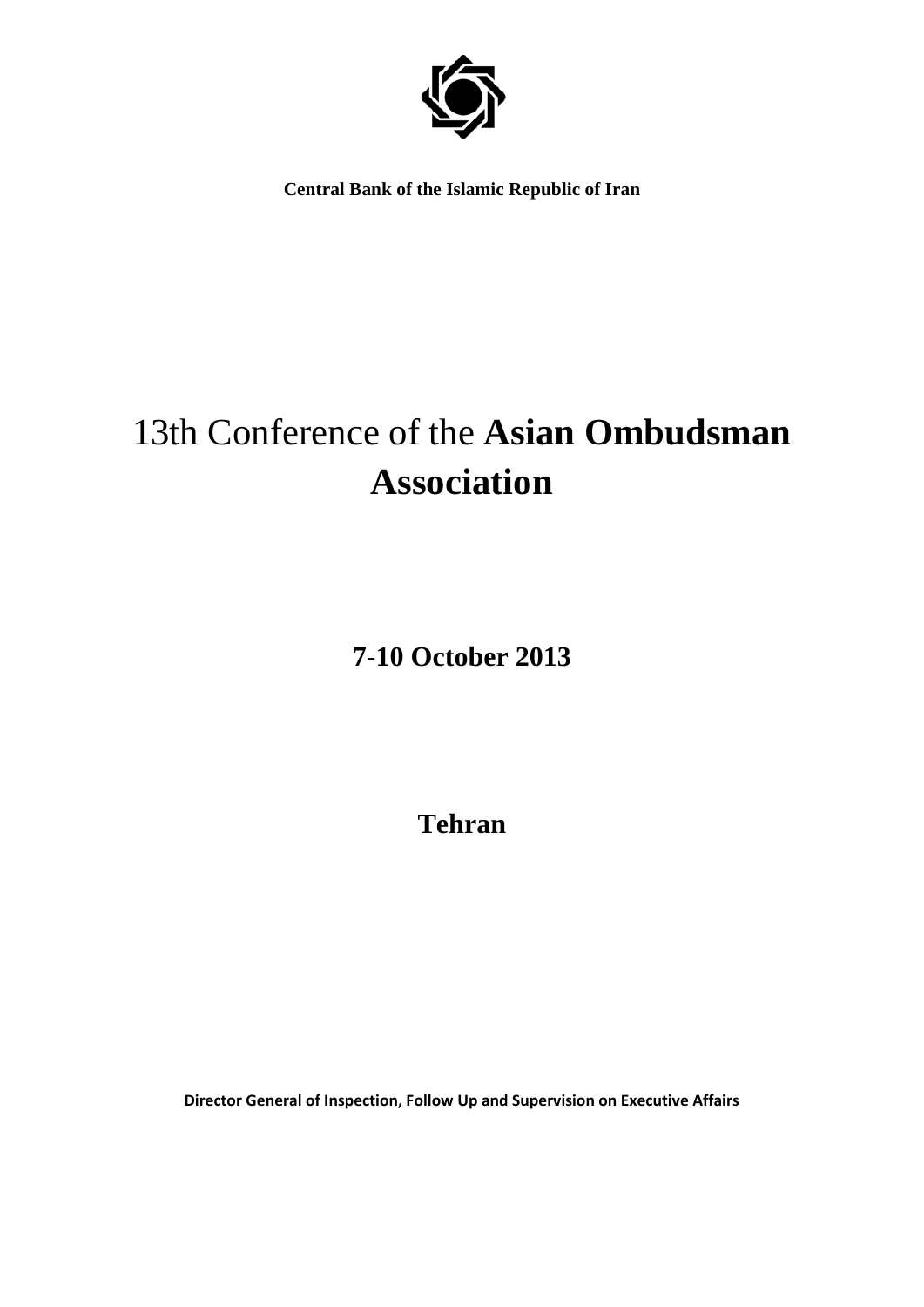#### **Introduction**

*A view of the history of banking in past centuries proves that attracting and keeping the peoples' trust has been the most pivotal objective, and the fundament and pillar of an entity called bank. The central bank was established on August 9, 1960 pursuant to state monetary and bank law approved in 1960 with the main duties of preserving the money value, imposing appropriate monetary and foreign currency policies, supervising on the export and import of money and foreign currency, adjusting monetary and credit system of the country, and supervising banks and credit institutes.* 

*Assuring performance of legal duties entrusted to the central bank and proceeding toward its lofty objectives entail an efficient internal control process. According to the organizational structure of central bank, general department of inspection management, special follow up, and supervision on executive affairs shall be responsible for assessment of interior control system, sustained and efficient supervision on bank units, and safeguarding the rights of citizens and investigating the peoples' complaints. It works as an independent unit under direct supervision of Islamic Republic of Iran Central Bank. This management department consists of the following departments:* 

#### *1‐ Department of internal auditing and inspection*

# *2‐ Department of special follow up, investigation of complaints and supervising executive affairs.*

*General department of inspection, special follow up and supervision on the executive affairs plays a crucial role in strengthening the control environment and safeguarding the citizens' rights by using specialized manpower from the said two departments within its main and key duties such as assuring efficient internal control and answering system. With regard to approval of the law of promotion of administrative system health and corruption control and the stipulated requirements in recent years, this management has been exerting more efforts and endeavors to discharge the entrusted duties and proceed toward a competent governance structure and reduce administrative corruption.* 

*Administrative corruption has been the center of much controversy both in academic circles and international communities. A variety of definitions have been provided on the topic of administrative corruption but their general spirits are not much different from each other. In general terms, administrative corruption means using administrative facilities and public resources to secure*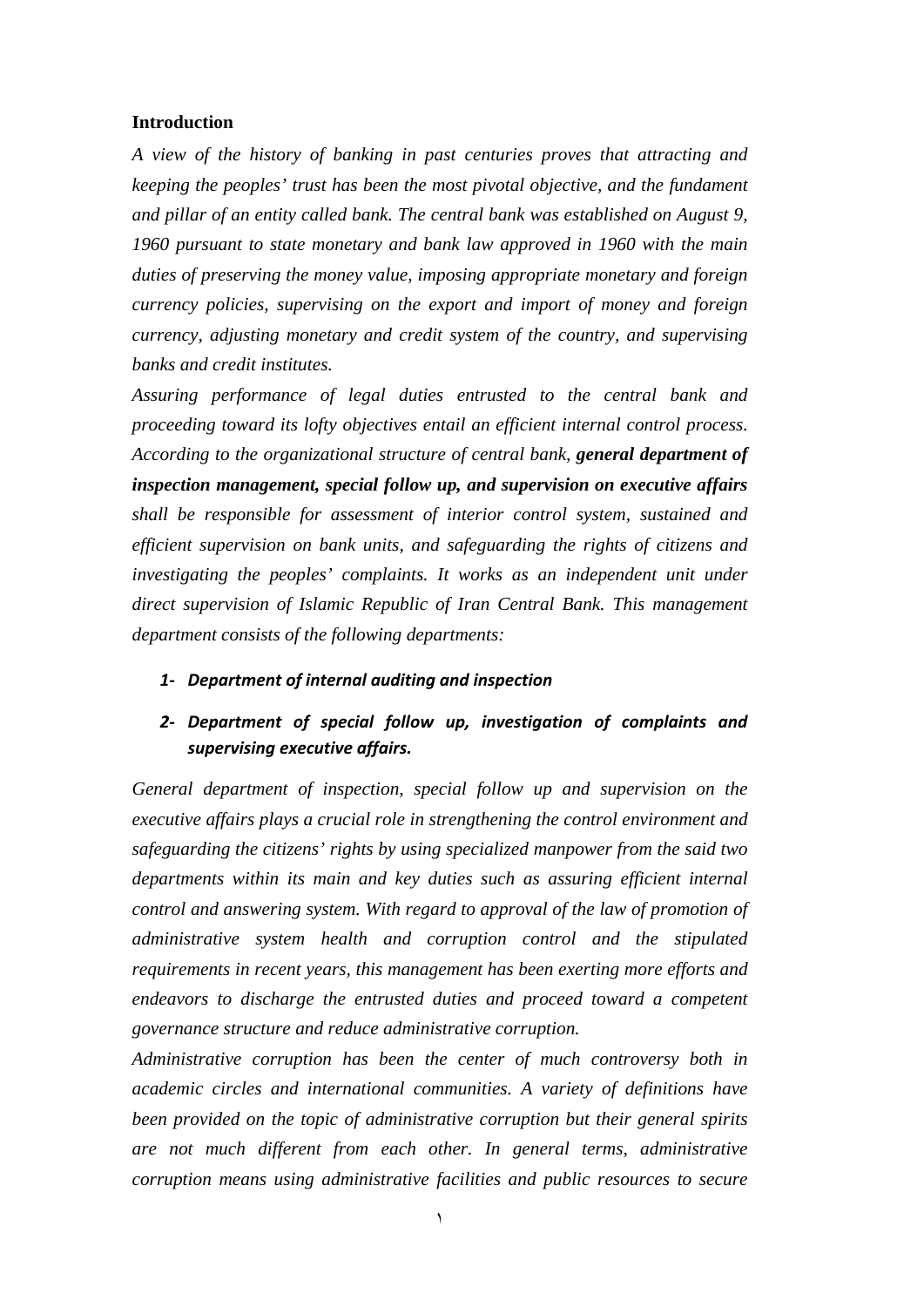*personal interest of managers and office employees. This encompasses that part of activities of employees and officials that will firstly ruin the public interests, and secondly is aimed at benefiting the employee or a third party. Article 1 of the law of promotion of administrative health and corruption control enumerates the examples of administrative corruption and defines corruption from legal perspective.* 

*The harmful impacts of administrative corruption on society and violating social, economic and political rights of citizens is known to all as a global issue in misuse of professional positions. This develops an unhealthy governance structure by creating an environment of mistrust and insecurity. Statemen have always heeded to fight this unfavorable phenomenon. As the first international body which introduced the topic of competent governance in the late 1980s for the first time, the World Bank states that one of determinants of competent governance is how much the public and governmental power is misused for the benefit of personal interests.* 

*Regarding the importance of the topic some measures were taken to combat administrative corruption within three decades of the Islamic republic of Iran revolution. Meanwhile the 8-article order issued by supreme leader as head of the three powers of the country delineating how to combat corruption is recognized as the charter for control of economic and financial corruption. Corruption control has always been stressed by the supreme leader. His latest statements in this regard (mentioned below) date back to the first meeting of the elect president and members of eleventh cabinet on August 28, 2013.* 

*"Statemanship is a luring position for power and material resources. Watch like a clear sighted eye and a strong and eternal spotlight to keep and safeguard the institution under your management away from the lure of corruption. Corruption acts like an ant. Inhibit corruption, favoritism, bribery, and improvidence to prevent from inspection of your management scope by supervision bodies".* 

*Through a simple and quick look at the pillars of the statements of supreme leader we can find all aspects of internal controls from prevention, guidance, discovery, and correction. On the other hand, based on macro strategic document, the eleventh cabinet is determined to apply scientific method, and human experience and knowledge and take thorough initiatives (structural correction, cultural activity, and intelligent inspection and supervision) to achieve administrative health. For this purpose Central Bank of the Islamic Republic of Iran has planned initiatives such as creating a specialized committee of administrative health and*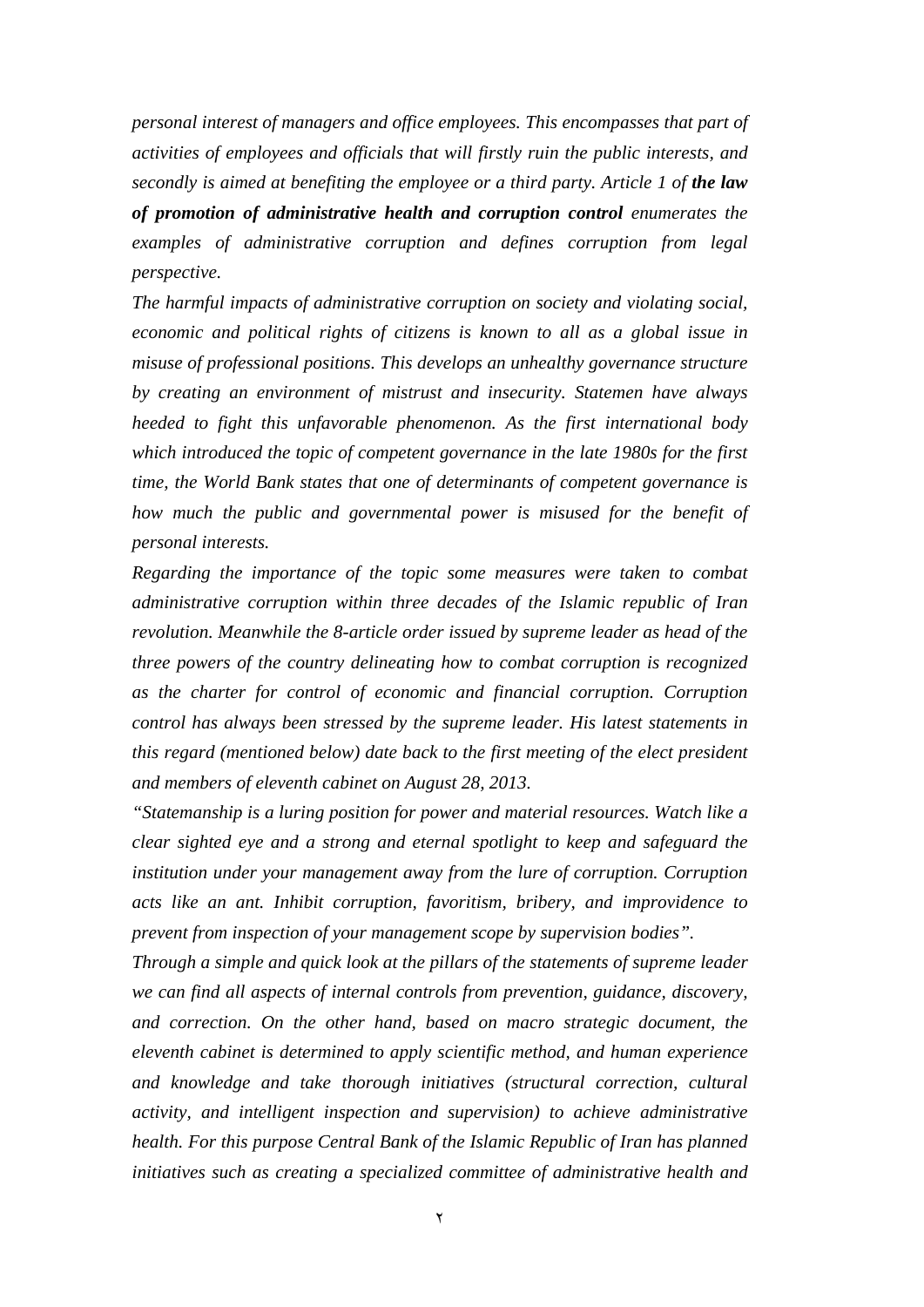*corruption control and creating a center to investigate the peoples' complaints, in order to fulfill its solemn responsibility in financial stability of the country and observing citizens' rights.* 

*In the following the message of Central Bank's President Dr. Seif to the 13<sup>th</sup>. conference of Asian Ambodzman (Inspectors) General Assembly is presented. Then a summary of the role, duties, and the mission entrusted by the central bank's department of inspection and internal auditing is provided. Following that, the measures of special follow up department, investigating to the complaints and supervising the executive affairs are provided to respond to the complaints and opinions of people. In the end, the measures of central bank's public relations department in the field of informatics and transparency are explained also.* 

*We hope that we could do our share in safeguarding the citizens' rights under benevolence of the Almighty.* 

*Director General of Inspection, Follow Up and Supervision on Executive Affairs October 2013*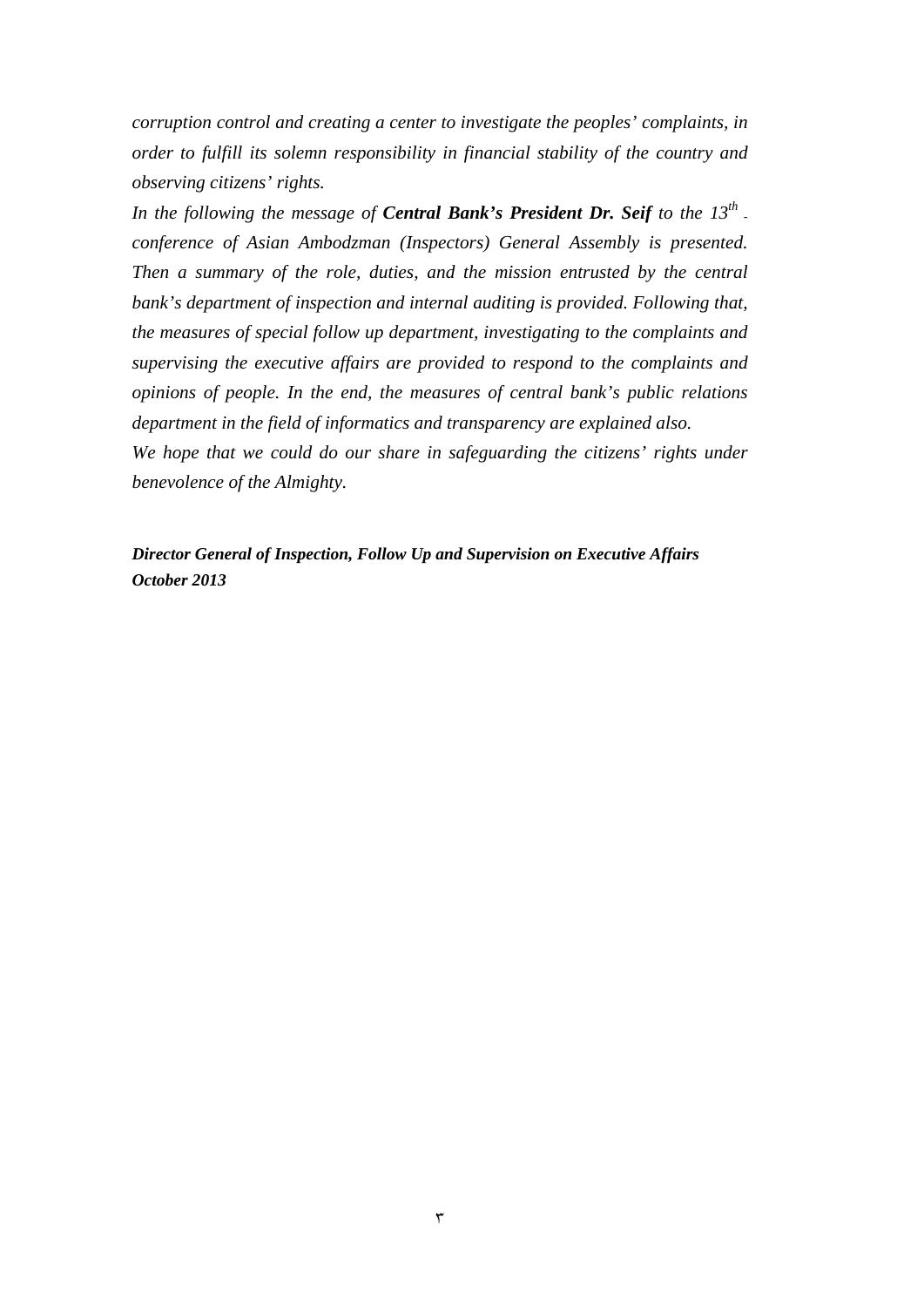*Safe and sound administrative system is one of the deep-rooted wishes of humanities, which is incorporated in the concept of good governance. Good governance comprises issues such as citizenship rights, Transparency, Responsiveness and also anti fraud actions. A safe and sound administrative system, shall efficiently lead the organization toward its objectives. Improving the soundness of administrative system and anti-Corruption actions, are considered as the focal points of good governance.* 

*According to the UNDP, characters of good governance comprise: Rule of Law, Equity, Transparency, Responsiveness, Accountability, Participation, Consensus Orientation, Effectiveness and Efficiency. An independent organization by benefiting from these elements along with the existence of an intelligence and autonomous internal audit unit, will lead to an efficient and transparent entity in which the soundness of the organization is guaranteed and corruption will be disappeared.* 

*In all around the world, ombudsman institutions have been established to examine and investigate the complaints of the citizens against public entities in a non judicial way in order to protect the citizen's rights, and make transparency and responsiveness. Inspection and examining maladministration or violation of rights and investigating citizen's complaints, has a long and distinguished history in Iran and has always been considered by State and Islamic officials. In recent decades, 8 articles decree of the supreme leader, the act of improvement on the health and safety of official system and Anti-Corruption, Iran's membership in United Nations Convention against Corruption, all emphasize on necessity of comprehensive actions to fulfill a safe and sound administrative system and to combat corruption.* 

*Central Bank of Iran, with regard to its position in monetary sector, is responsible for providing macroeconomic stability, economic growth and a stable regulatory environment. Achieving these missions needs central bank to apply 3 main pillars of Good Governance that is: Independence, transparency and responsiveness. On the other hand, responsiveness to Citizens, transparency in management, and providing information to beneficiaries in line with the protection of citizen's rights - as one of the strategic elements of government of counsel and hope - will certainly be vital policies to achieve good governance and to strengthen public confidence to banking system.* 

*We hope, by the grace of Allah, central bank in the line with legal responsibilities, put more effective steps on supporting citizen's rights, especially customers of banking system, and also maintaining the public trust in this system.* 

# *Vali allah seif Governor of the Central Bank of the Islamic Republic of Iran*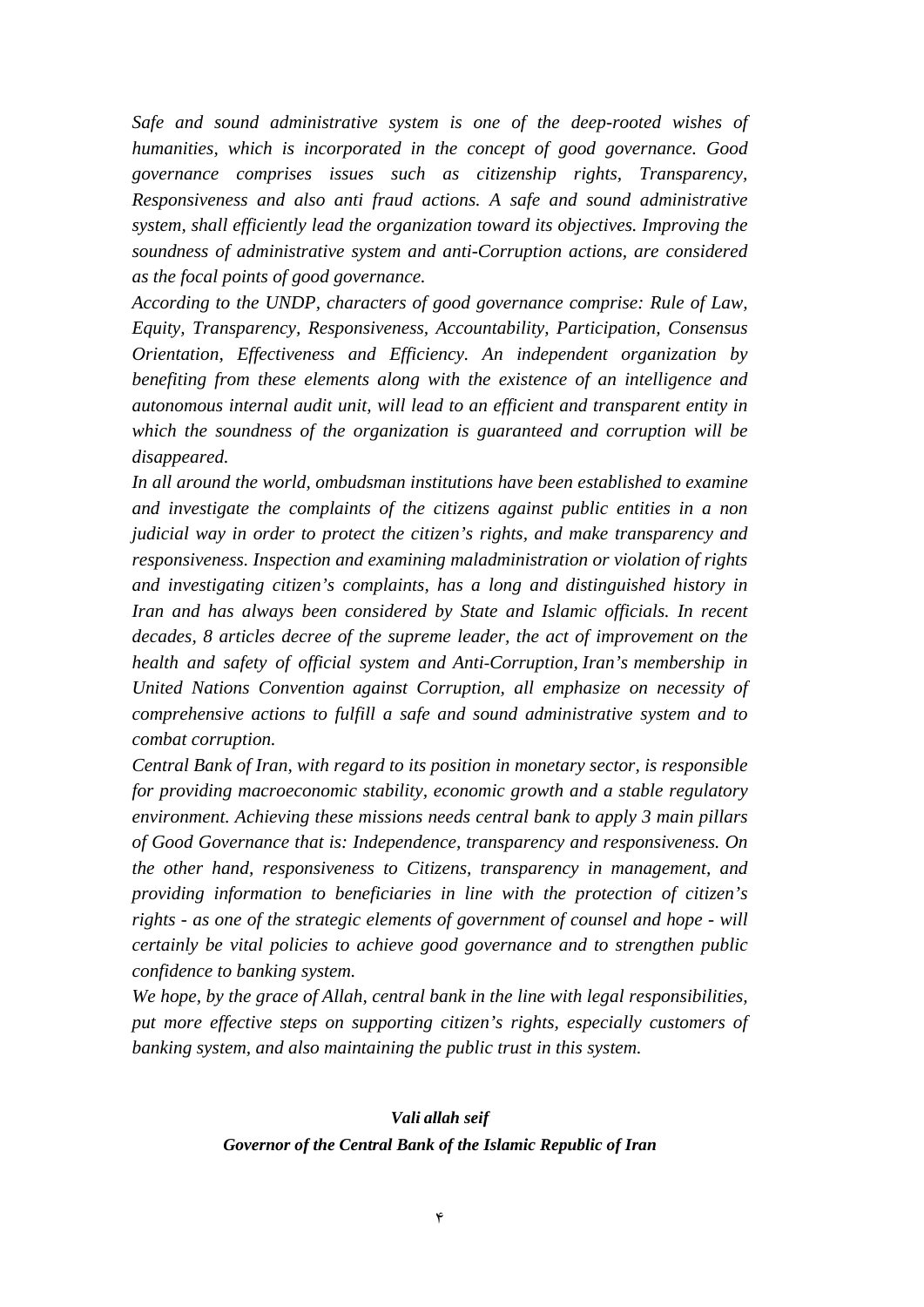### **Internal Audit & Inspection Department (IIA Dept.)**

*Central banks need to protect their resources if they are to fulfill their role of ensuring the stability of their national economies and implementing monetary policies. Achieving to these objectives strongly depends on the existence of proper processes of internal control, financial reporting and auditing systems.* 

*IMF Survey has shown that central banks that follow international standards, in this area have more control over their resources, greater credibility, and a more positive influence on their national economies, which promote good governance and help central bank to achieve its missions effectively.* 

*Assessment of central banks of a number of borrowing member countries, revealed that significant vulnerabilities in the control processes used by many of these banks. Based on assessment mentioned above some central banks lack a properly internal audit department that could enable management to address inadequacies of the internal control system is also shown in some central banks.*  Lack of such an oversight body, undermines the overall control environment of *the central bank and will certainly have irrecoverable effects on national economy.*

### **Internal controls in central banks**

*Internal controls process can be detective in nature, directive or preventive, as by identifying and correcting undesirable events, cause a desirable event to occur or deter those events to occur.* 

*Internal control is a process, affected by central bank's board of directors, management, other personnel, designed to provide reasonable assurance regarding the achievement of objectives. This definition reflects certain key concepts as follow:* 

- *1. internal control is not a goal, but it's a mean to achieve objectives;*
- *2. these controls related to staff at all level of central bank;*
- *3. it can provide only reasonable assurance, not absolute assurance ;*
- *4. Internal control is a mean to achieve different but overlapping objectives.*

### **Central bank internal control objectives**

 *Internal controls system is established to ensure that:* 

- *1‐ The central bank's resources, comprising human resources, databases, and the reputation of the bank, are adequately protected;*
- *2‐ Data and financial information, are accurately and reliable published in right time;*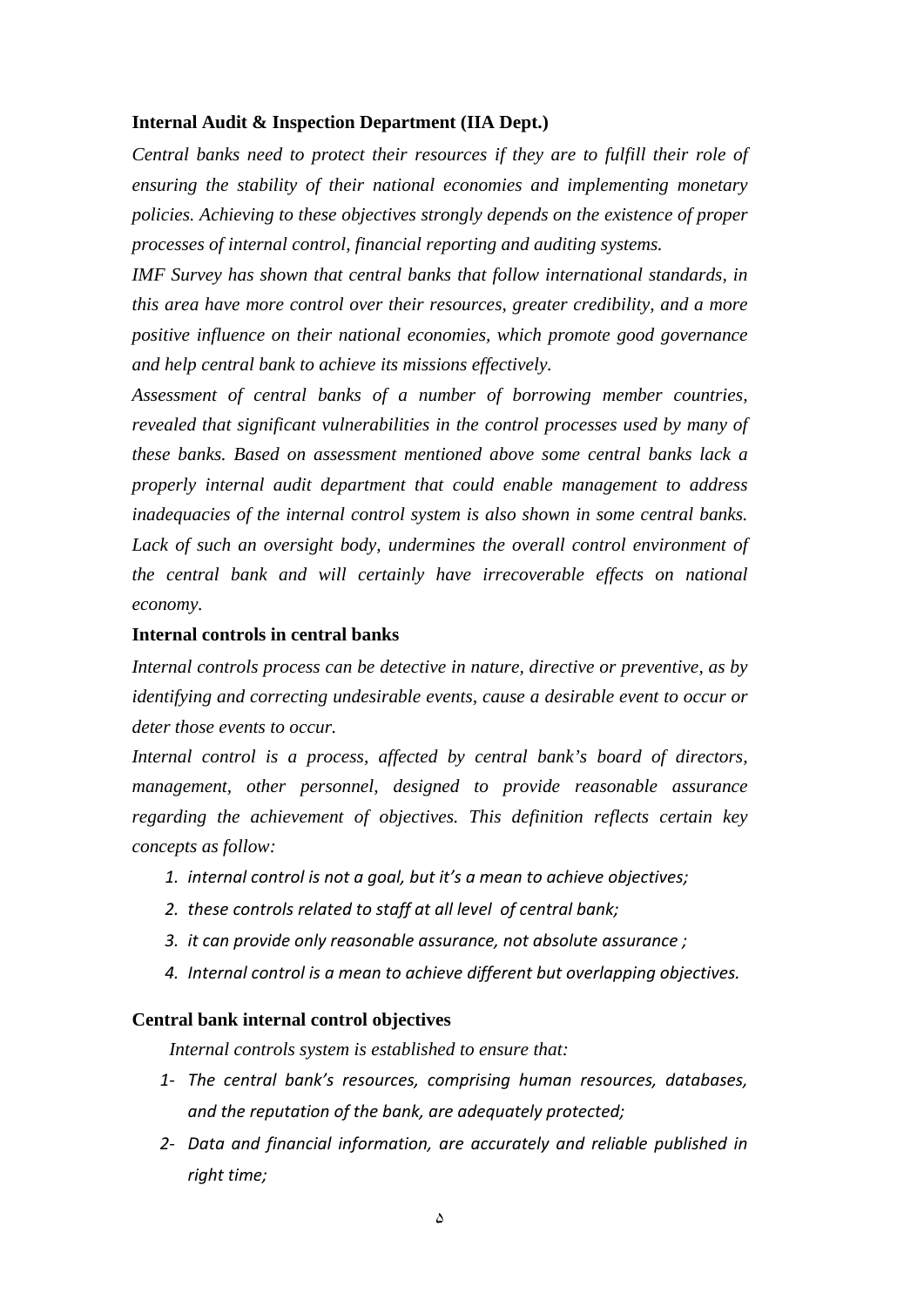- *3‐ Senior management, officers, and staff act in compliance with the central bank's policies, standards, plans, procedures, and all relevant laws and regulations;*
- *4‐ assets are employed efficiently and profitably; and finally*
- *5‐ Central bank's plan, programs, goals, and objectives are achieved.*

*Internal audit department is responsible for assessing adequacy and effectiveness of control systems of central bank. As mentioned above, establishing such an oversight and auditing body help senior management of central banks to recognize adequacy or inadequacy of internal control systems and its proper operation. This is the issue that has being considered by Central bank of Iran at the beginning of the C.B.I. formation in 1960, as the Inspection department has been considered in the organizational structure. Environmental feedbacks from inside and outside of the organization was resulted to significant changes over the past 4 decades. Considering internal audit responsibilities as one the main duties of this department was one of the most important changes.* 

### **The mission of I.I.A Dept.**

*I.I.A. Dept. is responsible for evaluating the adequacy and efficiency of internal controls system, which the main objectives of this department are as follows: First, to examine if the performance of C.B.I. departments and units are in* 

*compliance with laws, regulation and procedures;* 

*Second, to audit financial statements and accounting systems; and Third, to assess adequacy and efficiency of internal control systems.*

### **Organizational structure**

*According to organizational structure of central bank, this department is a part of the General Director of internal supervision & audit that is directly accountable to central bank Governor.* 

*Based on a survey by Economic Co-operation and Development (OECD), the head of I.I.A. Dept. should report and be directly responsible to the highest level practicable in the central bank and/or to the board of directors and also should*  be completely separated from all executive affairs. In these regard I.I.A. Dept. *follows professional standards and discussed characters by OECD that provide its independency.*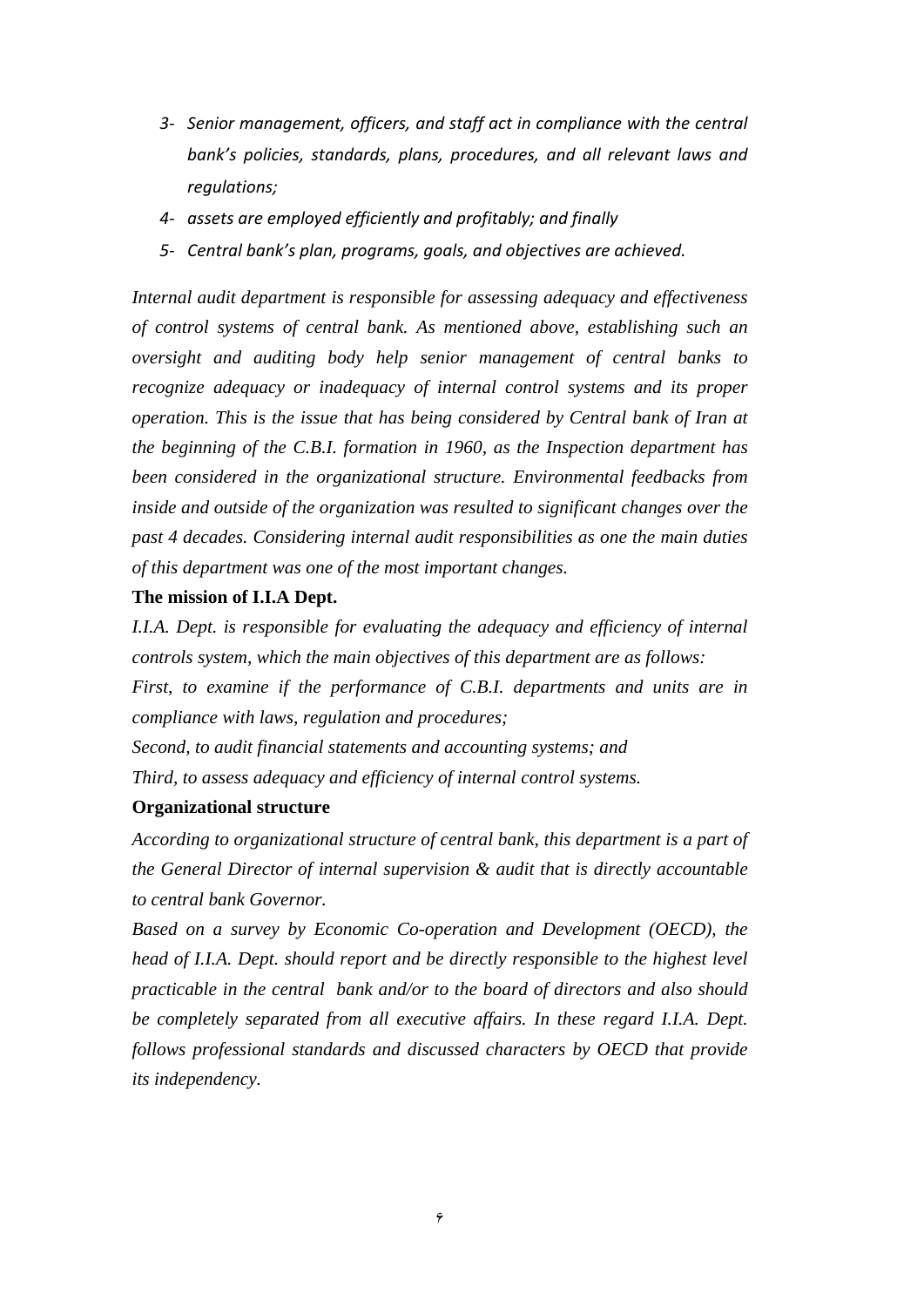#### **Special Pursuit, Complaints and Executive Affairs Monitoring Department**

*Throughout the ages, the Statesmen have had challenges on "Combating the corruption, promoting the sound administrative system, evaluating the performance, responding and handling the complaints, and the protection of civil rights". from The Monolith of Hammurabi rule supporting the community and drinking from the cup of hemlock by Socrates could be regarded as symbols of respect for the law until today that various systems have been designed and implemented for this purpose, although these systems have been successful l in some respects, but they have not satisfied the expectations of the society. Therefore they have tried to establish a connection between bureaucracy and democracy, in order to provide the opportunity to consider the people demands and to investigate and handle their expectations. Hence, it is necessary to have an appropriate accountable system in order to have democracy.* 

*Supreme Leader's speech , directorate-General intentions based on the significance of the matter led to actions taken in the mentioned areas developed and with the creation of new sectors and projects ,effective solutions applied in the case of practicing to the recommendations of Sympathetic of the revolution and the people. Obviously, creation of an efficient audit, pursuit and complaints system that can satisfy the expectations of the society needs to Organizations and arrangements.*

*Accordingly, the central Bank of the I.R of Iran Purposefully aggressed to create and strengthen Director- General of Internal Supervision & Audit.* 

*This was happened by the approval of Workforce Planning and administrative reform Commission of the Central Bank dated 10<sup>th</sup> Khordad 1389 (May 31.2010) and the formal activities of Special Pursuit, Complaints and Executive Affairs Monitoring Department began Along with the appointment of the administrator at 20th Day 1389.* 

*Undoubtedly, the establishment of the Director- General of Internal Supervision & Audit is the basic and effective steps of "Promoting Sound Administrative System and Combating Corruption, the Protection of Civil Rights, transparency, Responding and Respect to the Clients".* 

*The major duties of the Director- General are as follows:* 

- *1- How to handle the bank's units and office tasks in terms of compliance with laws, rules, regulations and guidelines.*
- *2- Dealing with financial assets, financial systems and bank accounts.*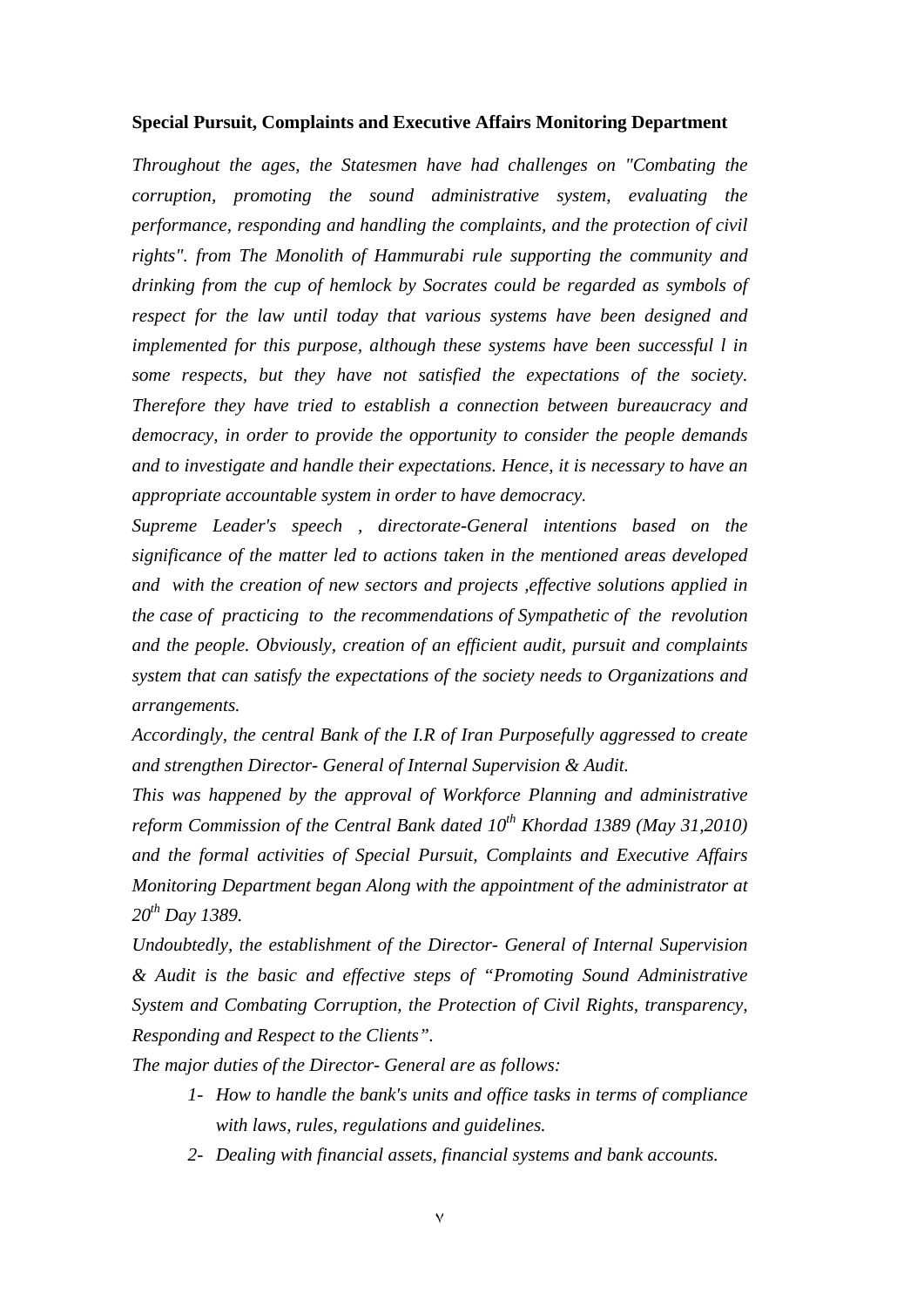- *3- Evaluating the adequacy and effectiveness of internal controls in the bank.*
- *4- Evaluating the structure of internal controls of the departments and units of the Bank to ensure the adequacy, effectiveness and efficiency of them.*
- *5- Pursuing the issues referred to by the Governor.*
- *6- Investigating and Responding to references of the Judiciary, President, General Inspector's Office, Supreme Audit Court, The Ninety Article Commission of the Parliament, the Ministry of Interior And other responsible agencies about the complaints, demands of the people and acceptance of clients.*

*Pursuing the issues referred to, complaints and responding to them and also efforts to demands of the people always have had the matters that the statesmen know and understand them as their major obligations. In this regard, any department or organization is mandated a part of his organization to review and respond to the issues raised by the public.* 

*The Central Bank of the I. R of Iran has taken this important and solemn responsibility to Special Pursuit, Complaints and Executive Affairs Monitoring Department. In this approach, responding to complaints has been major importance in such a way the tangible and concrete changes that is attributable come into being.* 

*Some of the complaints referred to this office by the Office of the President and senior officials of the government office via electronic communication system (Samed), some of the country's inspection system and a significant number of them sent by the system created in the Central Bank. It is worth noting that the president's center receive a substantial proportion of the complaints and then send to this field.* 

*Connections to the subject, the most popular applications are related to the Central Bank and the banking system of the country. According to this matter, after receipt and required review of the letters, they are sent to the relevant authorities. Efforts to solve the problems of people who are the real owners of the country and give the legal and appropriate responses to them with a positive outlook.*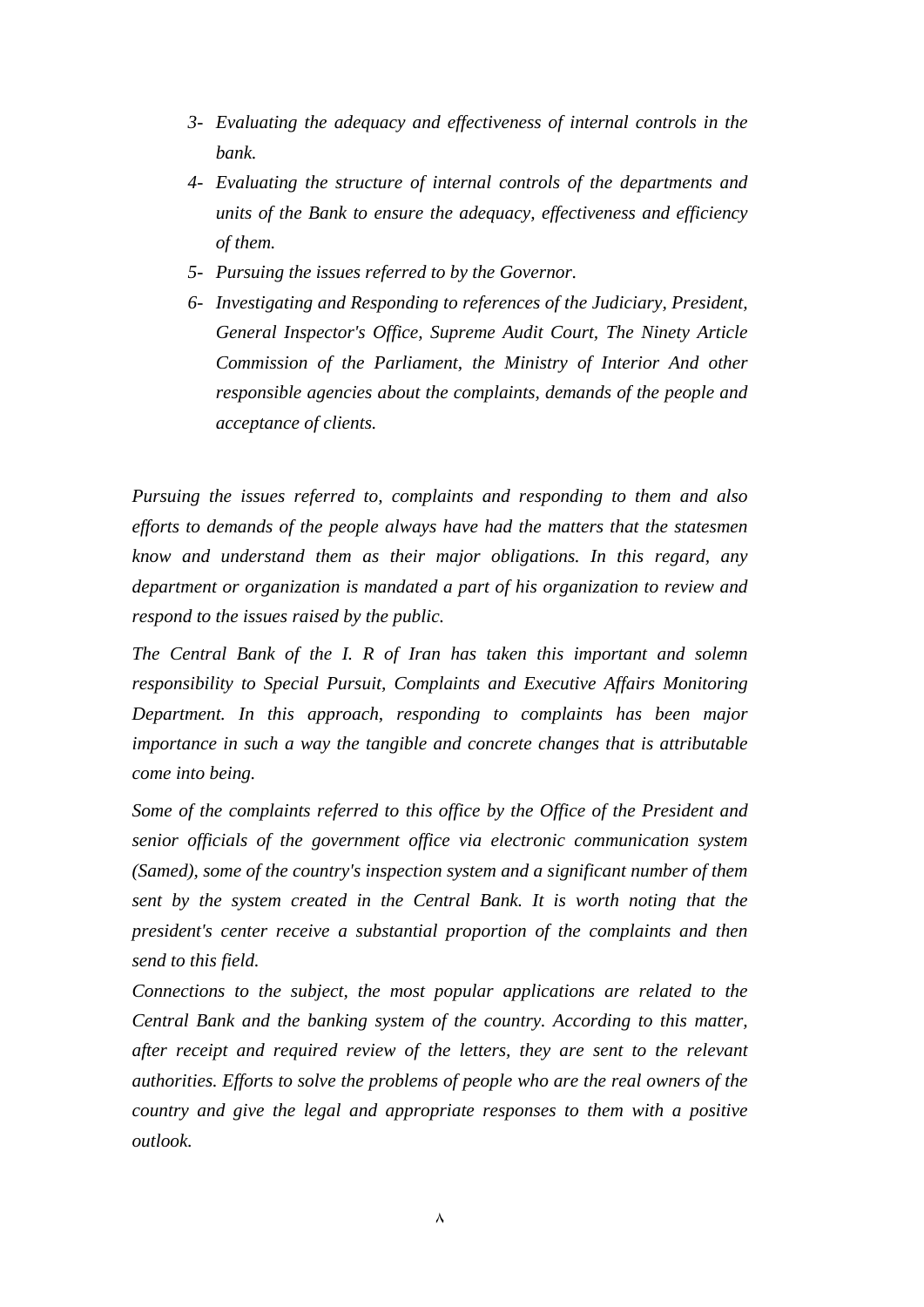*With regard to the aforementioned matters, and in response to the demands of the people, Special Pursuit , Complaints and Executive Affairs Monitoring Department of the Central Bank of the I.R of Iran, with the purpose of pursuing the issues referred to by the Governor and to prepare the required reports to be presented to the Governor with the following virtue:* 

*1) Pursuing the certain issues referred to by the Governor and to prepare the required reports to be presented to the Governor*

*2) Follow the direct specific instructions of the Governor to all departments and units of the Bank and organizations have been cited out of the Bank.*

*3) Preparing periodic reports and presenting results to the Governor.* 

*4) Follow-up correspondence made with organizations outside the Bank in connection with the duties referred to by the Governor.*

*5) Communication with the orders of superiors In order to follow Governor's instructions.* 

*6) Review the actions taken by authorities in connection with the Implementation of the Governor's instructions and prepare a report for submission to the Governor.* 

*7) In case of necessary, Collaboration with Inspection and Internal Audi Department* 

*8) Comparative performance evaluation of banks' offices in connection with the execution of the Governor's orders.* 

*9) Investigating the Complaints of the Bank's staff and clients that referred to by the Governor.* 

*10) Identify potential problems and failures and analyze the causes of the problems in about tasks in order to reflect to the Bank's decisions making.* 

*11) Perform other affairs in about tasks and responsibilities* 

*This was happened by the approval of Workforce Planning and administrative reform Commission of the Central Bank dated 10thKhordad 1389 (May 31, 2010) and its formal activities began Along with the appointment of the administrator at 22nd Day 1389.* 

 *The main duty of this office that the Act is intended and have been the establishment Systems of accountability in the field of "transparency, Promoting the sound administrative system, responding and the protection of civil rights" is*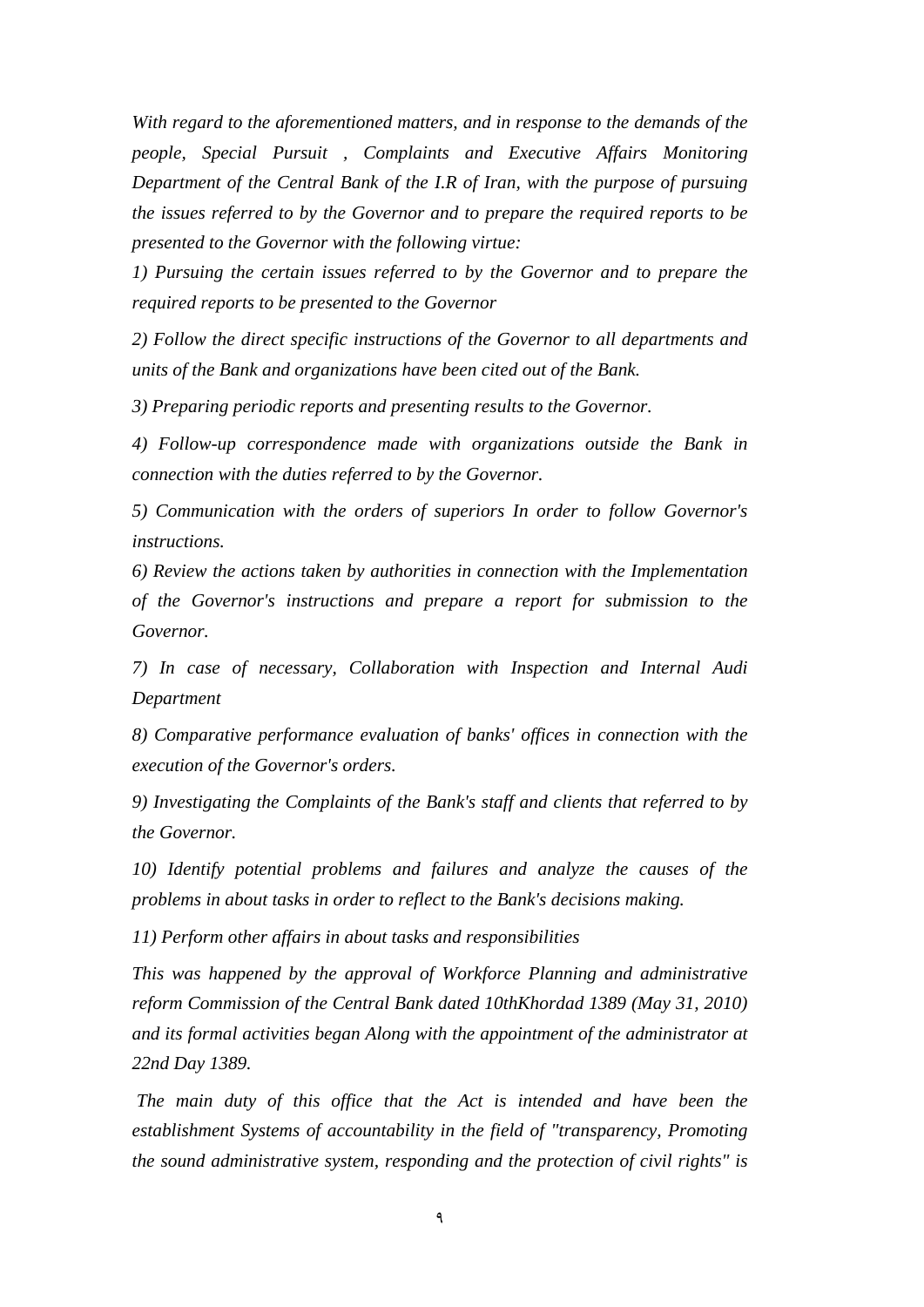*the ninth article of the virtue that assigns: Responding to and Investigating the Complaints of the "staff" and "client" that referred to by the Governor is the major tasks of the office.* 

*With due regard to the aforementioned matters and the 10th article of the virtue that assigns:" Identify potential problems and failures and analyze the causes of the problems ……." The office plans to review the studies on " Promoting the sound administrative system and Combating Corruption " in collaboration with co-chief Executives of Banks, President, General Inspection Organization and other relevant organizations as well as put the categories of "transparency, accountability and the protection of civil rights" at the center of its efforts and activities.* 

*Describing all the examined cases, undoubtedly is not possible within the framework of this report. Therefore we try to present a description of tasks which has been performed and are connected to the principles of "transparency, response to the complainants and protection of the civil rights" summarily as follows:* 

*This department has taken some steps in the performance area which are special in the two following categories:* 

- *A) Interior Performance*
- *B) Exterior Performance*

### **A) Interior Performance:**

#### **1. Merit Based Recruitment:**

*It has been tried to select and recruit compatible and eligible people for the considered positions in the department. Therefore, some of the staff of the department who are majored in economics and banking affairs are appointed in the Special Pursuit Group, and those people who are majored in law and economics are hired in the Handling the Complaints Group and finally those who are employed in the Assessment of Performance Section are majored in management. Accordingly, the staff of the department do their duties in accordance with their knowledge and field of study.*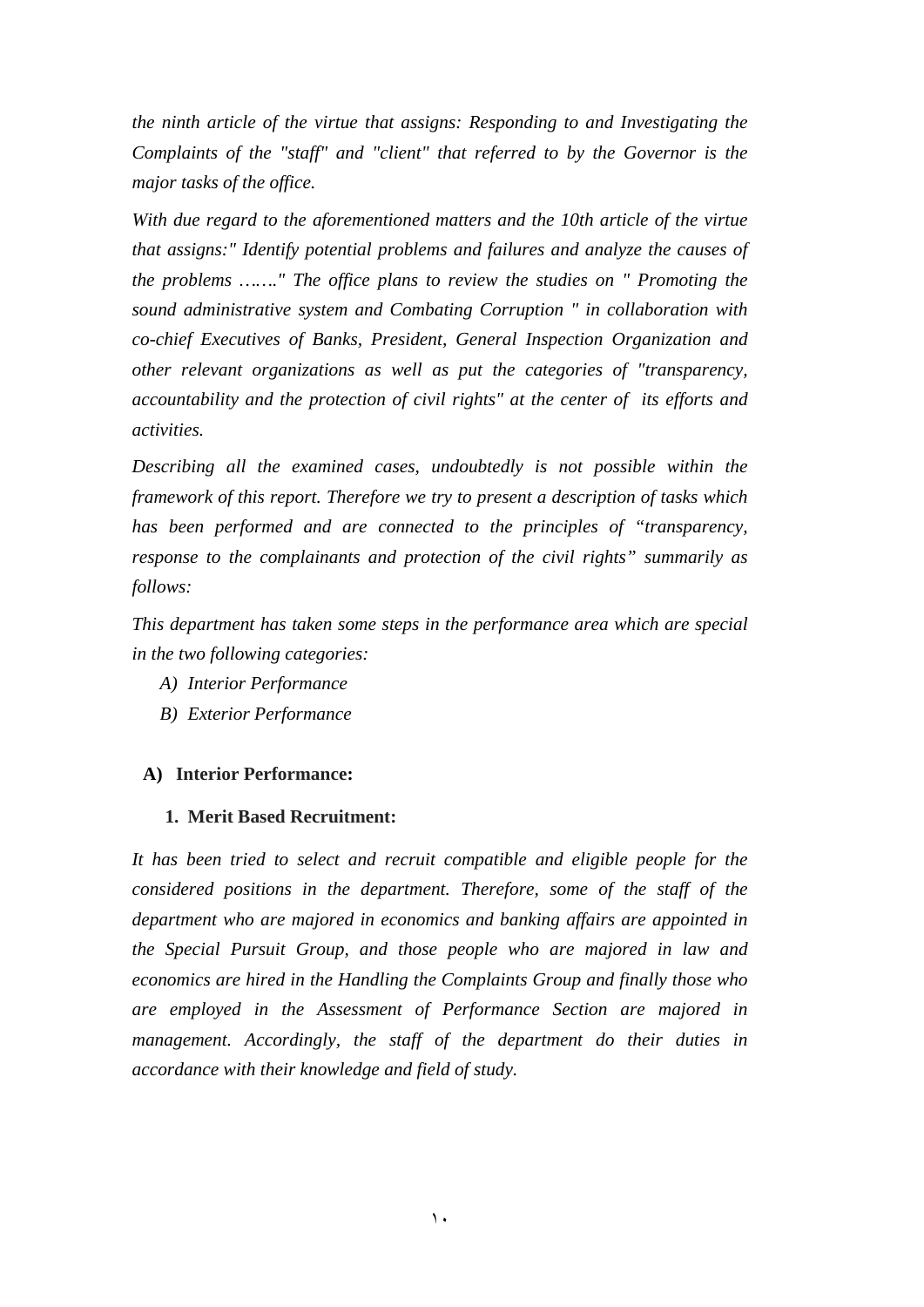#### **2. Training the Staff:**

In order to improve the level of knowledge of the staff and update their *information, the Training and Human Resources Studies Department of the Central Bank holds relevant training courses such as: letter of credit, international banking, internal banking, foreign currency concepts, and so on. The aforementioned training courses are held in order to improve the ability of the staff in providing optimum performance, and also to remove the imposed expenses caused by the shortage of expertise of staff regarding accountability.* 

#### **3. Holding Meetings:**

*Admitting the strength and also weaknesses in a department, is an indication to the attainment of a success and is considered as an introduction to a reconstruction of the department and finally it leads to removal of the weaknesses and fortifying the strengths. Hence, many meetings have been held in the department so as to present the required strategies and to take the colleagues' views into consideration in order to improve the quality and increase the accountability. Accordingly, all the meetings are held with the presence of all the staff of the department and the approved results are incorporated in the minutes and are handed to the colleagues in the form of instruction of strategies.* 

#### **4. Supervision and Control:**

*Supervision means monitoring the ongoing affairs and control means getting certainty about the perfect implementation of the programs. Supervision and control are powerful tools for a manager to lead a team in order to achieve the desired goals. The manager of the department takes benefit of such tools by supervising the activities of the groups while performing their duties, and also controls all the incoming and outgoing letters considering different perspectives including replying to the letters within the specified time limits. In case of any delay in getting the required replies, the necessary reminders will be prepared and transmitted to the relevant authorities.* 

#### **B) External Performance:**

1. **Respect to the Clients:**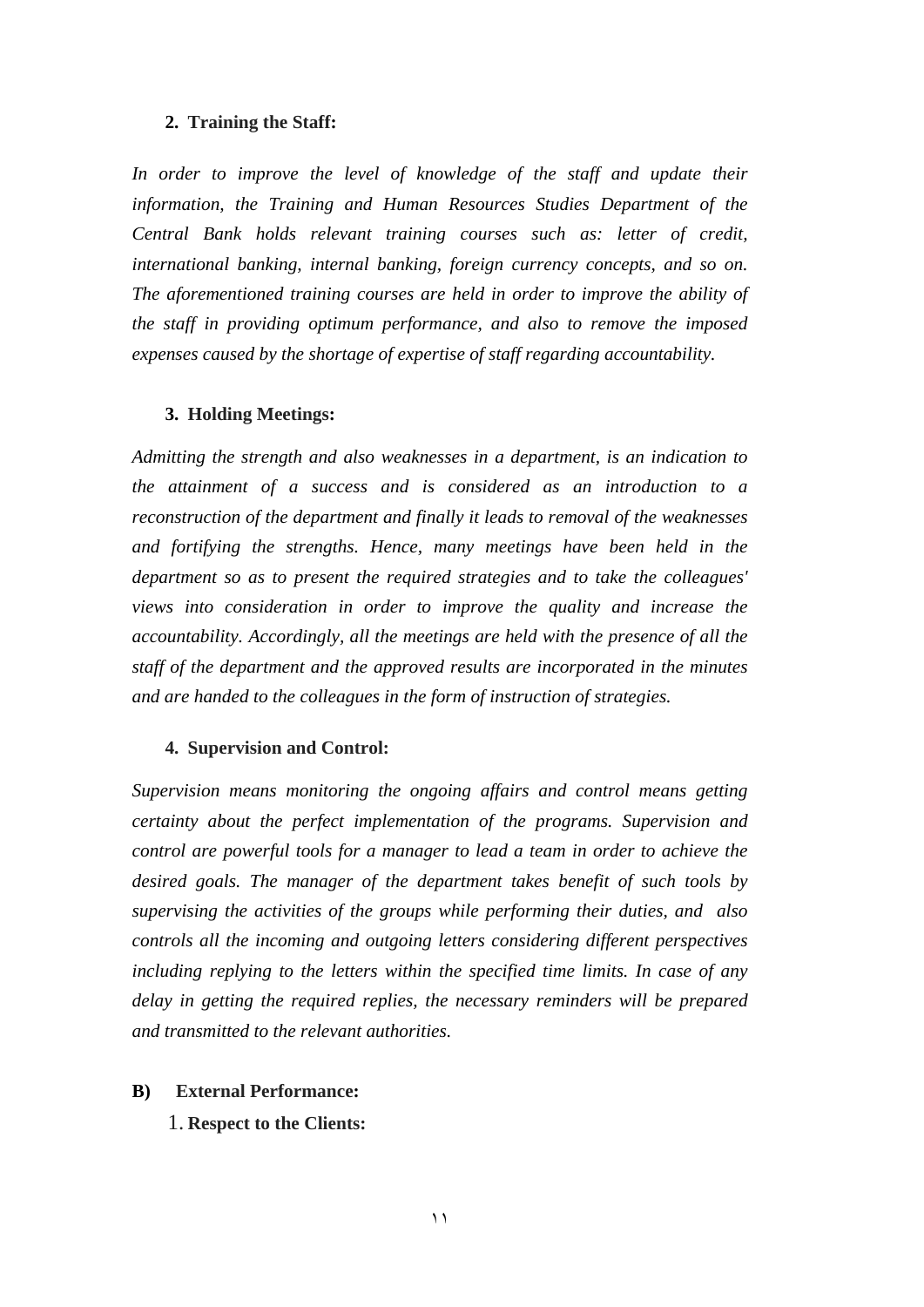*Respect to the clients is the focal point in accountability. Within the interactions with the clients, you must keep modest and humble no matter they have legitimate or illegitimate inquiries. Providing their satisfaction is considered the major criterion of performance assessment of a department. In order to achieve such a goal, you should describe the requirements and barriers of expectations of the client, politely and knowingly. The law can be divided into two parts: the book of*  law can be defined as silent law, whereas the talking law is the executive *authority. In fact, the behavior and the gesture of an employee is defined as the spirit of the law. If it is moderate and polite, the clients will accept it even though not desirable to them.* 

#### **2) Informing and Transparency:**

*Spreading out information is the basis of transparency. One thing which should be avoided is excessiveness on the one hand and wastage on the other hand. These two are considered as slippage of transparency and the prepared replied have to be inclusive and exclusive. The range of the replies should not exceed the limits and on the other hand should prevent misuses. As the experts of this department consider themselves as spiritual lawyers of the clients in pursuing their demands, they inform them about the mentioned issues and preparing them with the proper guidelines.* 

#### **3) Establishing Accountable Systems:**

*In compliance with the principles of "combating corruption, promoting sound administrative system, assessing performance, accountability, considering the complaints, protection of the civil rights", three systems and connections have been established in this department in order to meet the requirements and the demands of the clients. These systems deal with: complaints, acknowledgement, inquiries, reports, suggestions and critiques. These systems are as follows:* 

### **A) The General Inspection Organization System:**

*In the early 1389 (2010), the General Inspection Organization established the national system of replying to the complaints and announcements in the Central Bank in order to compile and accelerate the mass complaints and the organized referring of them to the state organizations. The individuals and legal entities that come up with any sort of complaints from banks, financial institutions, Funds and*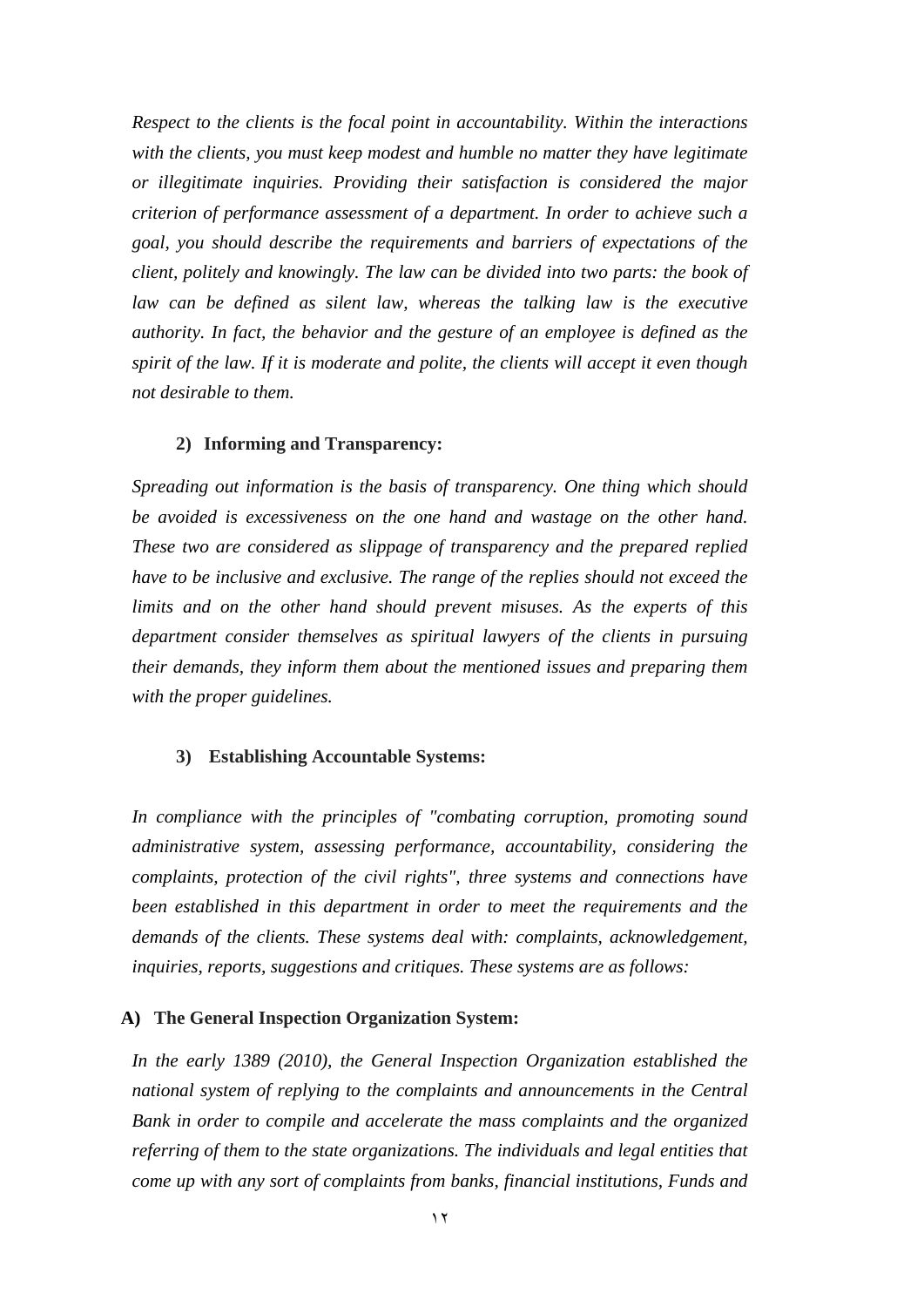*in general, banking system or those who are suspicious of misdeed, can log in and propound their claims. The proposed issues are collected and enter the banking system in order to be answered properly. Since 1389 (2010) to 20th of Shahrivar1392 (September 11th 2013)the number of received issues has reached 270 topics and all have been replied and sent to the clients.* 

### **B) SAMAD System:**

*With regard to "the handling the complaints and problems of people" while we aim at solving the problems, the system of electronic interactions between people and government (SEIPG;SAMAD) was implemented and exploited following the several sessions which were held and decisions between the Central Bank and the Presidential agent were made on the 25th Tir 1391 (July 15th 2012). In this system any individuals or legal entities who have any complaints of the Central Bank, banks, financial institutions, Funds and in general from the banking system or are suspicious of misdeed or have any suggestions or criticisms can propose their claims in three different forms with the nature of complaints, inquiries, reports, suggestions or criticisms being either urgent or immediate and ordinary. The three forms are as follows:* 

- *1. Referring to them in person*
- *2. Using website*
- *3. Dialing the 111 number*

*This department will collect the proposed issues and log in to the banking system*  in order to prepare the proper reply. It should be notified that between the 25th of *Tir 1391(July 15th 2012) and the 20th of Shahrivar 1392 (September 11th 2013), the number of the topics which were received by the system reached nearly two thousand (2000) and they have been replied and sent to the clients.* 

### **C) The System of Replying to the Complaints and Interaction with people:**

*The action which can be regarded as the most outstanding one is establishing and exploiting the system of "replying to the complaints and interaction with people". Based on paragraph 5 of the eighth meeting of the "Perfect Committee of Promoting sound administrative and the combating corruption of the Central Bank" the subject requirements of Act number 25 of this law based on the review and re-engineering systems according to accomplished pursits in the implementation of the mentioned act was revised and strengthened in the Central*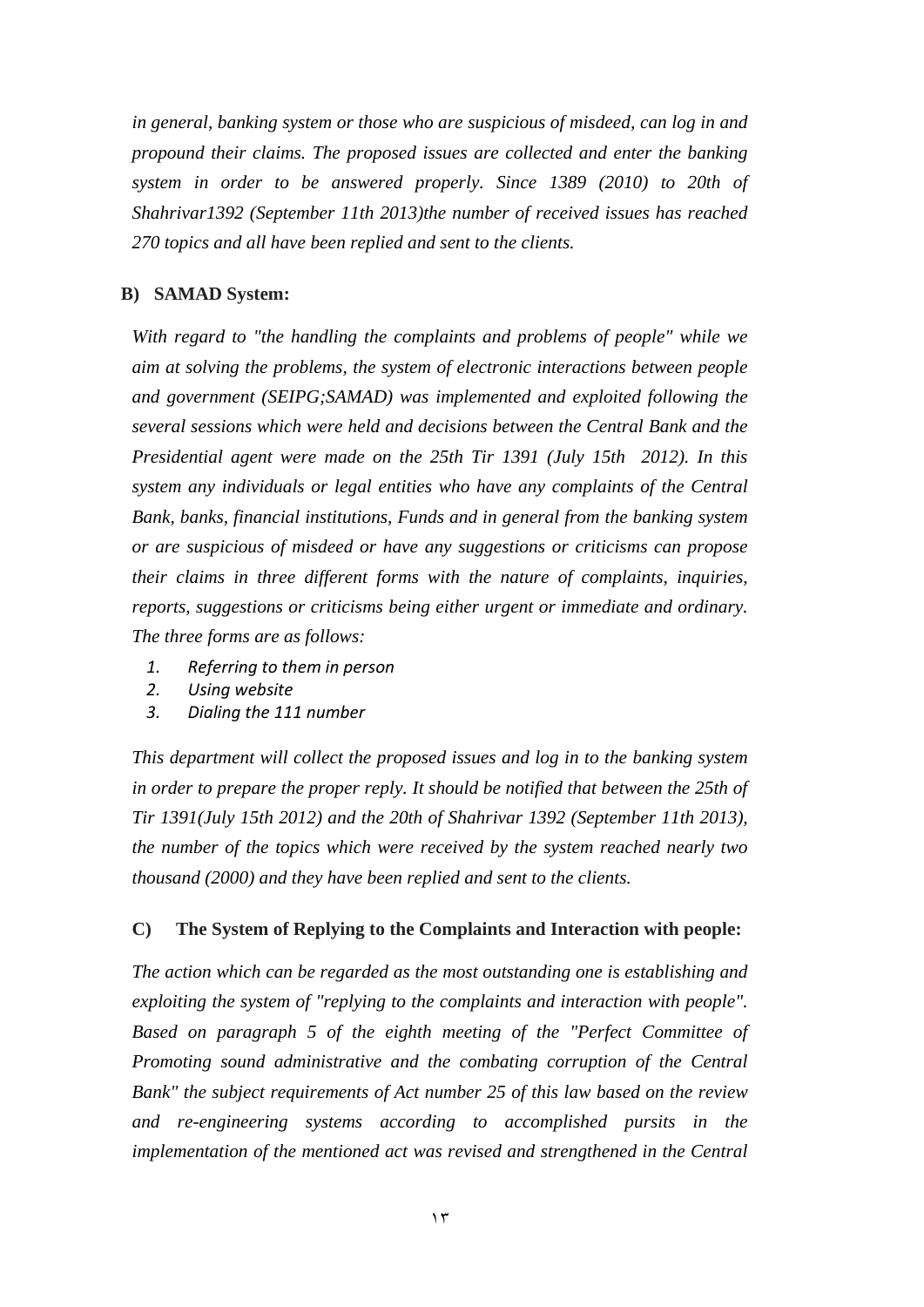*Bank's Information Center. This system contains a large number of complaints and requests about monetary and banking affairs from people around the country. In compliance with the ninety-fourth session of the Executive Committee of information system of the Central Bank and the management pursuit, was determined according to the requirements of executive agencies to establish its own accountability system (Act number 25 of the law of the Promoting Sound Administrative) section entitled " replying to the complaints and interaction with people " is created on the first page of the Information Center database. In this regard, It was decided that the Software Engineering Department in Cooperation and coordination with this office and the Public Relations Department prepare the required mechanisms to publish details and the given topics in the aforementioned systems and adjust it in a way that be provided the possibility access of public relations departments to demands of people to respond them as well as this management to complaints and criticisms.* 

*1- With regard to the creation of the System of Replying to the Complaints and Interaction with people in the information center of the Central Bank. At first the complaints divided into the criminal and civil those complaints are due to the weakness of banking supervisory or affected by the Administrative Violations or their tastes investigated , then for any of them appropriate mechanism that results in a clear response is provided as follows:* 

*The rejected complaint imaged and referred to experts for investigation, they also survey the type of the complaint and determine the competent authority for consideration, then the outcome of the analysis render to Bureau Official under a report to inform and provide appropriate orders.* 

*a) In the first step, the competent is determined for consideration of complaint according to the legal authority. Because sometimes there are complaints that are not in the responsibility filed of the Central Bank or banking system.* 

*In the mentioned matter, while the department describes the issue, declares and presents the competent authority with the legal documents to the clients or the complainant. If they are in the responsibility or jurisdiction field of the Central Bank or the banking system are adopted to examine and prepare an appropriate response and take necessary measures.* 

*Referenced legal documents, including:* 

- *All laws, including the constitution, the country's monetary and banking law, banking law without interest, five-year development plan law and the laws of criminal, civil rights, business, Registration and more.*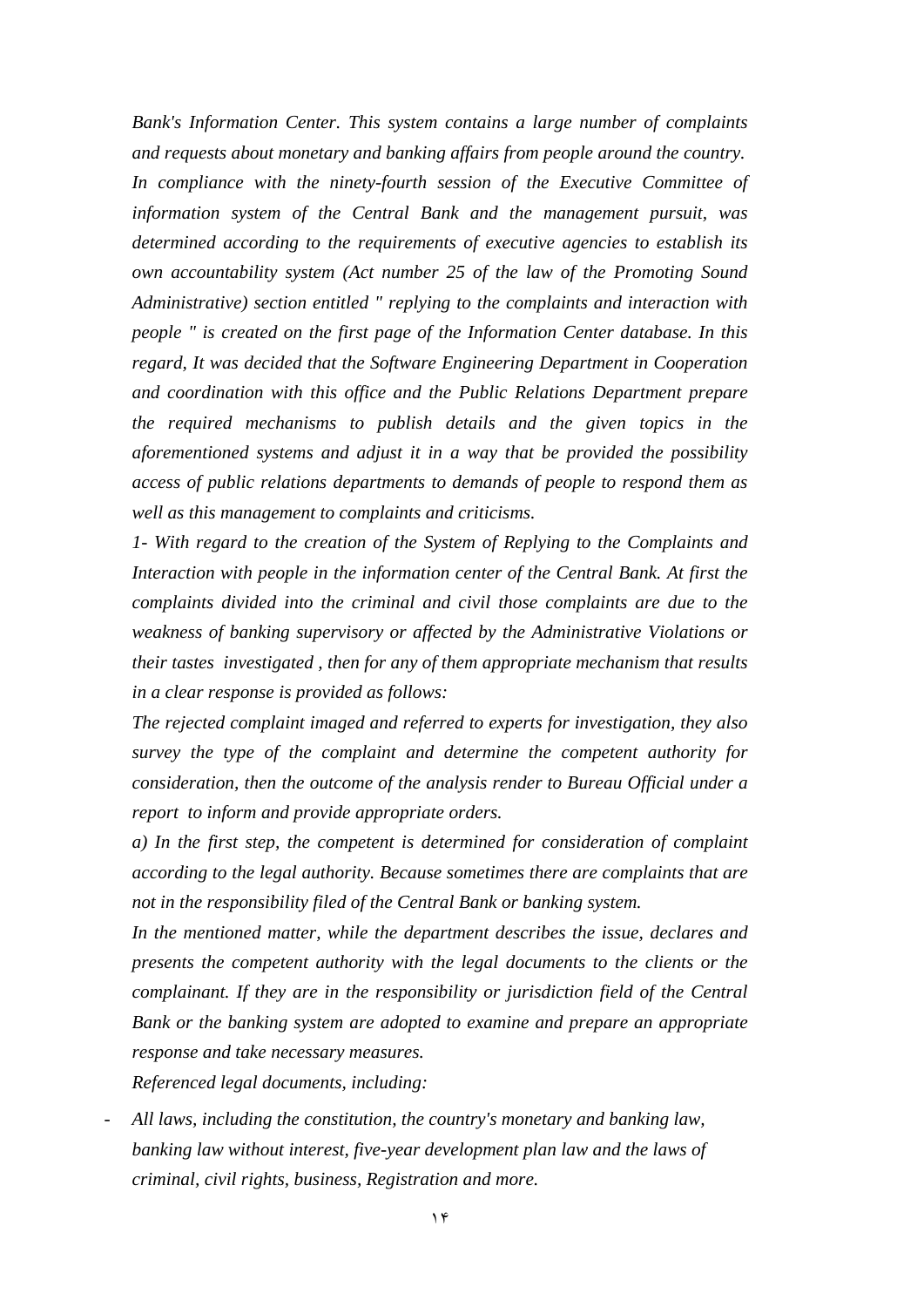- *Cabinet regulations, circulars and guidelines banking system* 

*b) Determine the type of application and reference should be held accountable*. *In the process, the requests classified by experts and after identification the nature and source of accountability, an administrative letter through automation will be sent to the relevant departments*.

*Anyway, the process of investigation of the complaints via administrative hierarchy to achieve the result pursued and proceed by the department*.

*2- since this system is the fastest way to obtain appropriate response and also issues rendered without any intermediate to the relevant authorities so that between 18th Khordad 1392 and 20th Shahrivar 1392 (September 11th 2013), the number of the topics which were received by the system reached nearly one thousand and two hundreds (1200) and they have been prepared an appropriate response and registered in the system*.

*It should be notified that because of high speed connection to sending and receiving data, this system has been greatly welcomed by the people. Also to expedite the process to meet the demands and complaints and guidance in the right direction and lead to the desired result of the system, the following guidelines And categories of the requested is listed with the description in the home page:*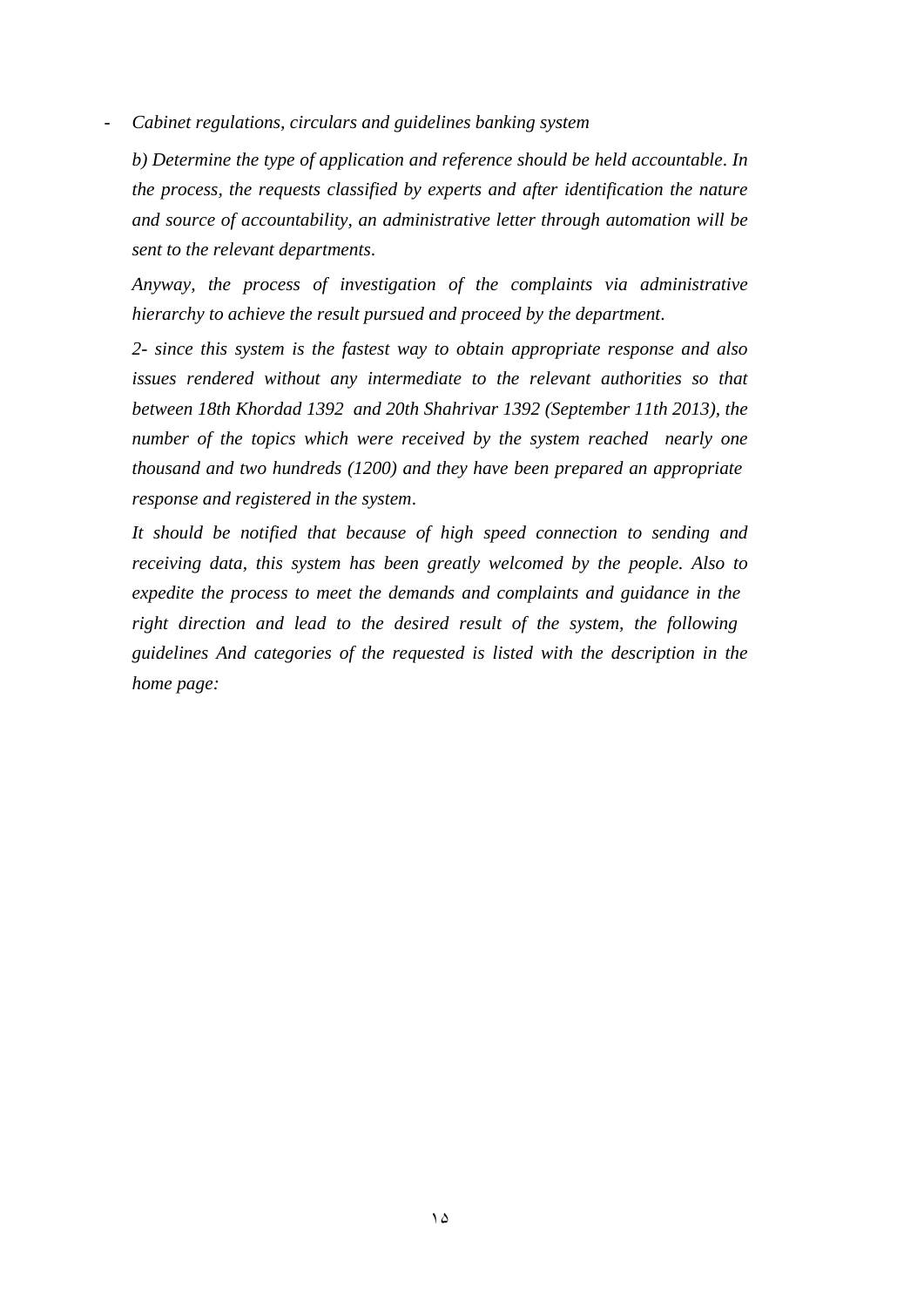### **The System of Replying to the Complaints and Interaction with people:**

### *Dear applicants;*

*Please note the following points before outline any complaints and requests* : *Greetings;* 

*"The Complaints Examination System" is one way of communication of applicants with the Central Bank in the country so that in a short time has managed to find its place*. *A brief look into the complaints and appeals received and registered in the system shows the problems with this system is shared all over the country; rather pleased and proud that we have been able to set up this system a step closer to you. We are collaborating with empathy and improve the system and increase its efficiency. In order to use the system, please note the following points:* 

- *At first, it is appropriate to reflect the matter to the inspection units of the relevant bank or credit institution. In case of denial, please register your new request in the system, while attaching the establishing documents. This will help expedite the handling of the complaints*.
- *The complaints and requests should be concerned only with clear and complete specifications of individual and the full details of the bank or credit institution is required too.*
- *The complaints that have been filed in the courts earlier, they will be followed up in the system after the final decision of the court. And just in case the information is reflected in the relevant office*.
- *Please, if you find the problem in the following matters* , *refrain from communicating in order to have enough time to handle faster for others problems*.
- *Obviously, if a complaint is filed and requested the following, the bank's reply is the complainant further study of the aforementioned section and act via relevant principles.*

### **1‐ The Loan Request:**

*All the banks under Banking Regulations and Banking Operations without Interest-Free attempt to grant loans from domestic resources and according to current regulations, Decisions regarding payment is in the filed of duties of the*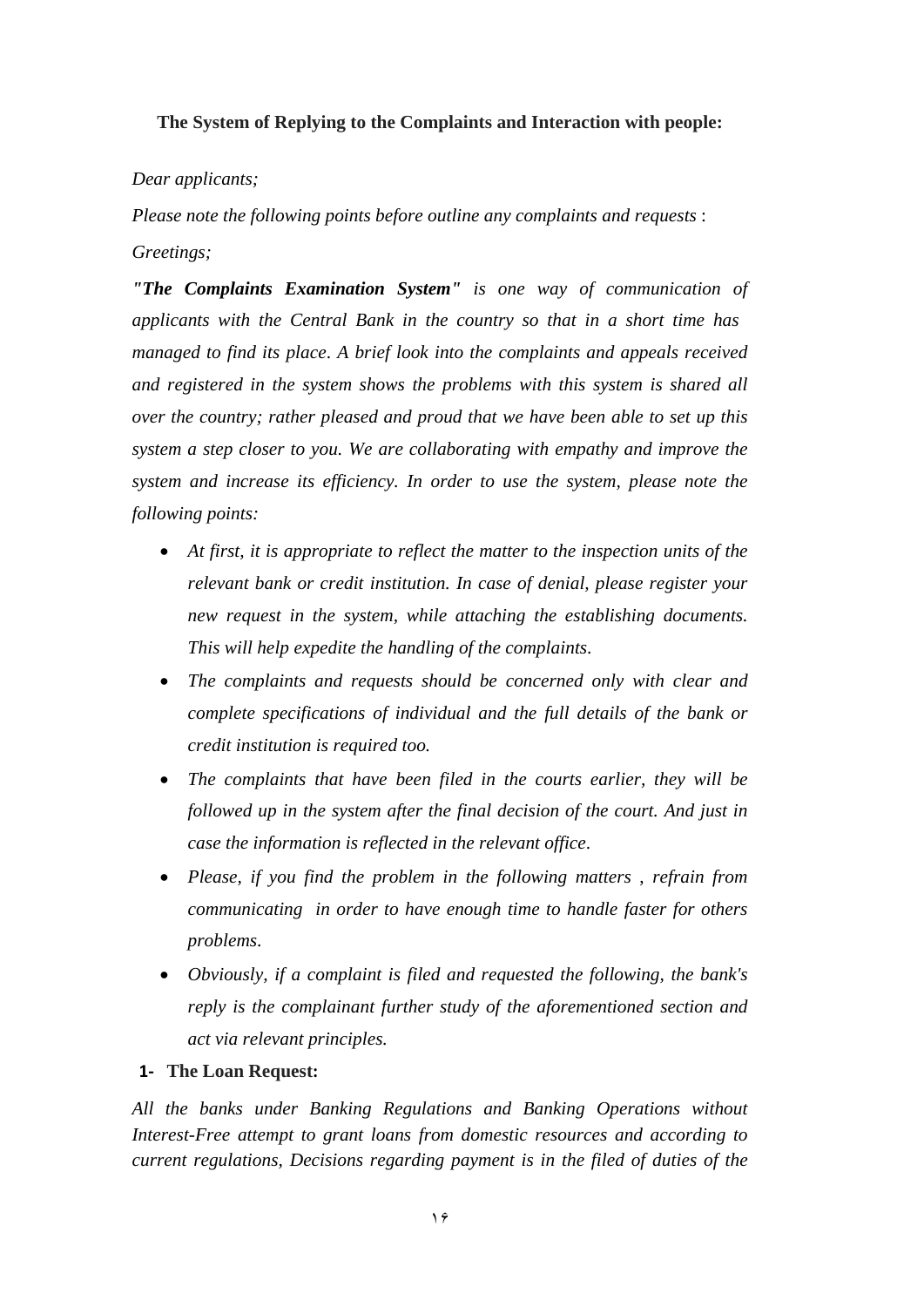*bank's credit fundamentals. Hence, you can request through agent banks, preferably near a bank where your account is concentrated, and follow up*. *If you need to obtain the approval of the application process of this bank, agent bank itself will take action on this issue*.

# **2- Profit and Facilities relief:**

*Banks sources will be provided from depositors' funds and they are as a lawyer depositors in the use of funds. Therefore, it was never allowed to forgive the profit and to protect the rights of depositors are forced to their collection*.

# **3- Moratorium , re- split Facilities , Impunity of the delay penalties :**

*With regard to the matter that banks are as 'legal personality' and their facilities provided from funds depositors and they are applying for a loan, they should enforce legal actions to collect demands.* 

*Under the current regulations ; Granting facilities, repayment, Moratorium, , resplit facilities, impunity of the delay penalties are the powers of the board of directors, general managers, branch managers and heads of branches of banks and financial institutions and credit. So they should reflect the request to the relevant authorities in the bank or given financial institution and credit.* 

# **4- Provide guarantees:**

*According to Act number 6 of chapter III of the Regulations Banking Operations without Interest-Free (interest) to identify the bank granting the loan in case of need, Contingent upon obtaining adequate supplies and proper execution of contracts is to protect the profits of the bank. So the acceptance or rejection of the guarantees depends on the identification of the banks and credit institutions.* 

# **5- Guarantee responsibility:**

*in accordance with the contract of the granting facilities and accepting the terms of general clauses of individual accounts, borrowers and guarantors have represented to the bank that demands arising out of this contract supply and Withdraw from the deposit accounts owned by the borrower, warranters and receiver facilities, near each of the branches and units of the bank and other banks and handling the responsibilities of the sponsor and mortgage documents depends on the statute and according to the rules and regulations , the Central Bank cannot be called into the field. Thus the matter should be followed through the courts.* 

# **6- Increasing Marriage Loans:**

*According to Circular No. 141720/90 dated 28t h Mordad 1391 of the General Manager Credit of the Central Bank Which has been communicated to all banks operating ,if they have loan resources, should act to granting facilities of incremental marriage loan .*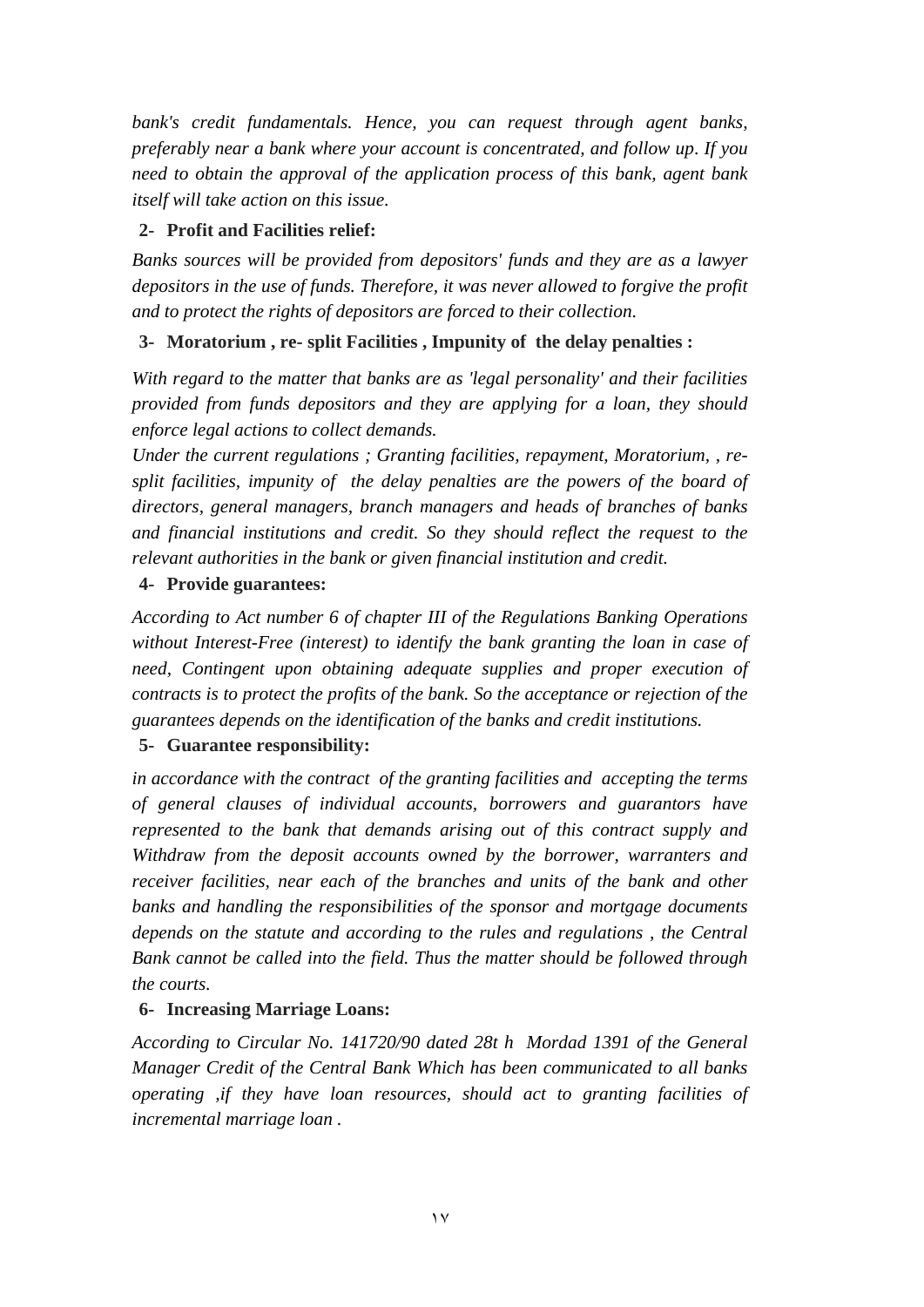*It should be notified that the deadline for application of the marriage loan facility is one year from the date of registration of marriage and the outside requests will not be processed.*

# **7- Internal affairs of the banks and credit institutions :**

*With regard to the matter that "the Banks and credit institutions are independent legal entity", matters relating to recruitment, transfers, salaries, wages ,and etc are among the internal affairs of the banks and credit institutions and in this regard, there isn't any action of the Central Bank.* 

# **8‐ Travel Currency**

*It is paid only once a year and \$ 300 to the passengers.* 

# **9- Hajj pilgrims and the Holy Shrines Currency:**

*Hajj and the Holy Shrines pilgrims Currency delivered only after obtaining a visa by the candidate and Dispatching of the pilgrims by Mellat Bank.* 

# **10 –Student Currency**

*Based on taken decisions and the current situation, at present, there is no possibility to pay for the exchange to undergraduate students.* 

*Tejart Banks pay for scholarship and non-scholarship student currency and Saman Banks exclusively non-scholarship student.* 

### **11. Sabbatical of University Professors:**

*fIn accordance with the Act number 60/025 of the Politics and Foreign Policy Dept. , Mellat Bank is responsible for the exchange payment of the sabbatical.* 

# **12. The Request for Establishment of Qarzalhasaneh Funds (Lending with no interest institutions):**

*Since this bank is currently aimed at organizing and dealing with the legally registered finance and credit institutions (including credit cooperatives, Qarzalhasaneh Funds, Leasing companies and foreign currency exchange centers), it will not be possible to deal with the requests of establishing the Qarzalhasaneh Funds.* 

*It's apparent that having the program of organizing such institutions, all the details of such plan will be acknowledged.* 

# **13. The request of establishing the Foreign Currency Exchange Centers:**

*It should be notified that in order to render the request of establishing the foreign currency exchange center, all the applicants have to register their required information through the website of Nbfi.cbi.ir. Then they should apply the code by which they can pursue the registration procedures.* 

*It should be mentioned that only those requests which have been registered in this website could be accepted.*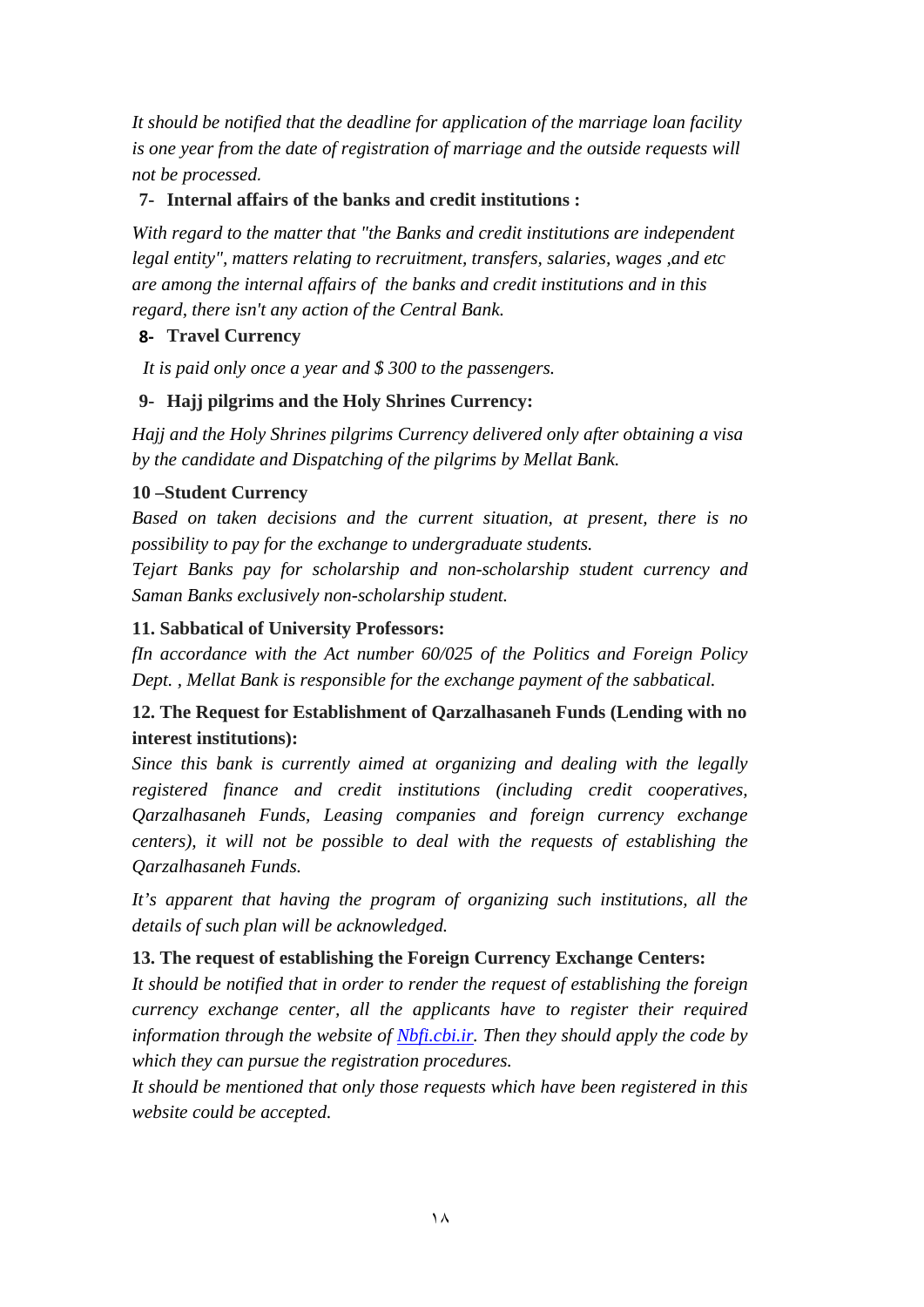# **14. The list of Banks, Credit Institutions, Foreign Currency Exchange Centers, and Leasing Companies Licensed by the Central Bank:**

*In order to gain more information on the authorization of other banks and*  institutions you can check the website of this bank at www.cbi.ir the part of *banking supervision.* 

**15. The Complaints and the Requests Regarding the Performance of Qarzalhasaneh Funds and Finance & Credit Institutions:** 

*These sorts of the complaints can only be dealt with by the Central Bank under the condition providing the aforementioned funds of institutions have already got authorized permission issued by the Central Bank. Otherwise the complaints should be pursued by the legislated authorities.* 

**16. The Guideline on How to remove the check from the Blacklist:** 

*According to the principles of the Central Bank all the activities regarding the removing from the blacklist, will be possible through the branches and subordinate units of the banks as follow:* 

- *1. Cash Provision: The customer is supposed to deposit the deficit of the cash to his current account. After the beneficiary of the check received the amount, the bank would remove the record of the returned check.*
- *2. Giving the Check: The customer gives the check to the bank and gets the receipt instead.*
- *3. Rendering the Officially Registered Letter of Satisfaction of the |Beneficiary of the Check to the Bank: In the case of losing the check, the beneficiary can come to an agreement with the person who has signed up the check and he/she can acknowledge their terms of consent in the notary public. Then the bank can receive the legally registered letter of consent and consequently can eliminate the adverse record of the check.*
- *4. Transfer of the Amount of Check to a Current Account & Blocking it for the Duration of twenty four (24) months: If the rendering of the check or legal letter of consent of the beneficiary to the bank is not possible, the customer can transfer the amount which is equal to the deficit of his/her cash to his/her current account and consequently ask the bank to block the aforementioned amount of cash in order to be able to pay the returned check until the clear decision will have been made about the returned check or at least until 24 months, providing that the current account has been kept open in the bank and hasn't been blocked by the judiciary authorities. Afterwards, the bank can remove the unclean record of the returned check. Under such circumstances the bank is responsible to let the beneficiary know about it. He/she comes to the bank and receives the cash value amount of the check within the period of 5 working days.*
- *5. Rendering the judiciary verdict concerning the removal of unclean record of the returned check.*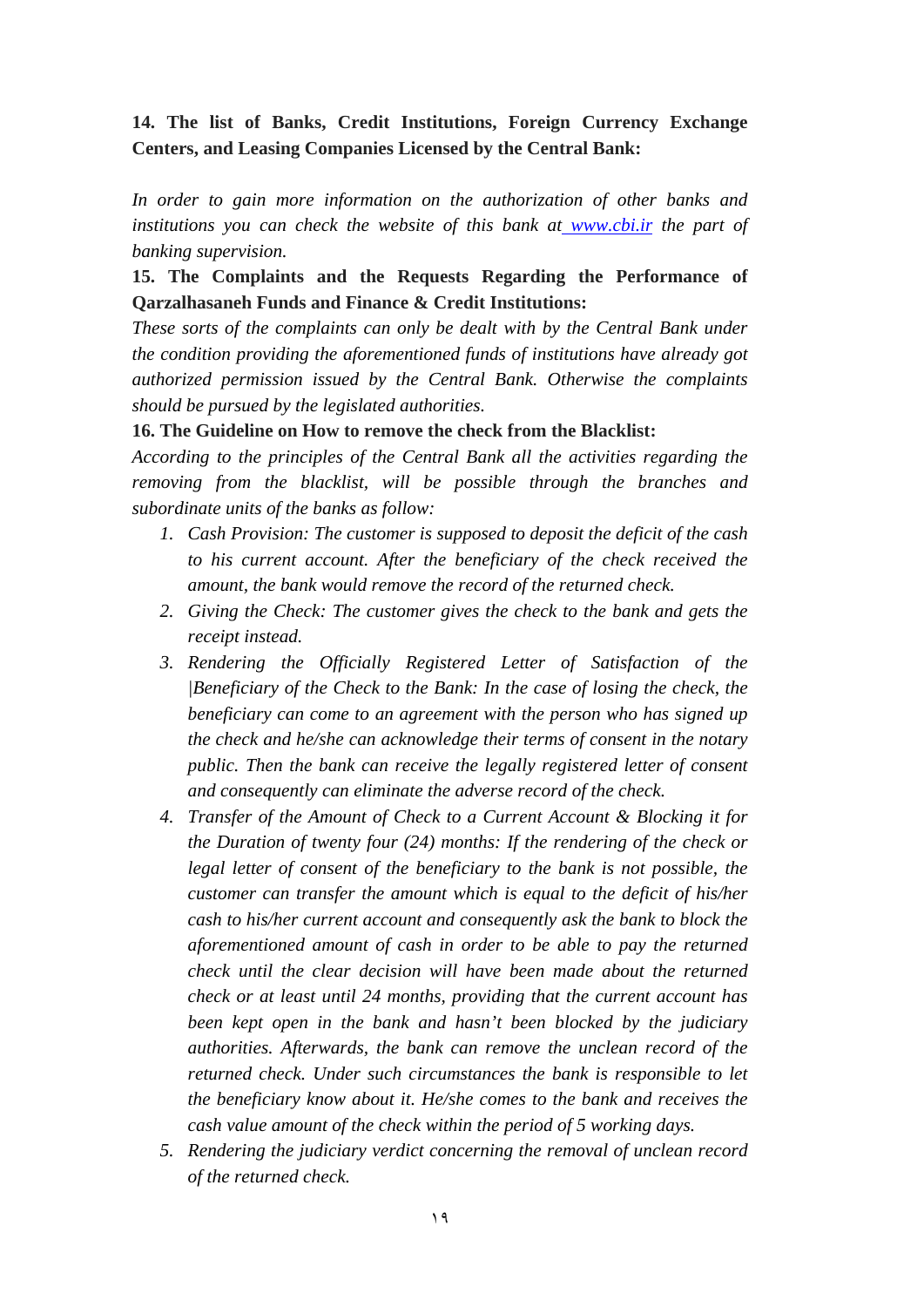- *6. Expiration of the archive period of documents of returned checks.* 
	- *If the customer doesn't take any practical steps to remove the unclean record of the check will be deleted automatically from the Central Bank website within the passing of seven years since the date of nonpaid letter has been certified.*

*Explanation 1: The bank has to send the certificate of non-payment terms to the Central Bank website unless the customer take some steps to provide the deficiency of the cash amount in his current account and render the legal letter of consent by the beneficiary.* 

*Explanation 2: The bank has to present a complete list including the number and specification of the returned checks with mentioning the date in which the check has been returned, in order to let the customer know about the records of his/her checks/* 

*It should be notified that in order to register and pursue the acknowledgement of the returned checks and the website of loans and also in order to prevent the names similarities, the customer has to announce his/her personal specifications (such as ID card number, Father's name, date of birth and place of issuing).* 

**17. Transaction Report and Contradictory of Bank Cards:(Shaparak & Shetab):** 

*- Customers of banking system can contact the stand of Shetab assistance in the form of following methods in order to register different sorts of occurred contradictions while they are using the e-banking tools. Then they should record the data to the transactions and receive a pursuing code.* 

*A) Via the telephone at the number 29911* 

- *B) B) The stand of Shetab supporting under the website at the following address : www.emdadshetab.cbi.ir.*
- *The holders of credit cards who have faced a problem while they were shopping electronically can also contact the telephone numbers of the stand of Shetab at 22926402-4 and let the experts of this center know about their contradictory cases.*
- *Those shopkeepers who would accept debit cards instead of cash and encounter problems while they are using their "POS" purchase operation system can get the problem solved via either of the following mentioned methods:*
- *A) Call the companies who support the paying services under the contract:*
- *1. Persian pardakht payment*
- *2. Beh payment of Mellat*
- *3. Electronic payment of Pasargad*
- *4. Electronic payment of Saman*
- *5. Payment of Novin Arian*
- *6. Electronic business of Parsian*
- *7. Data basing Sadad*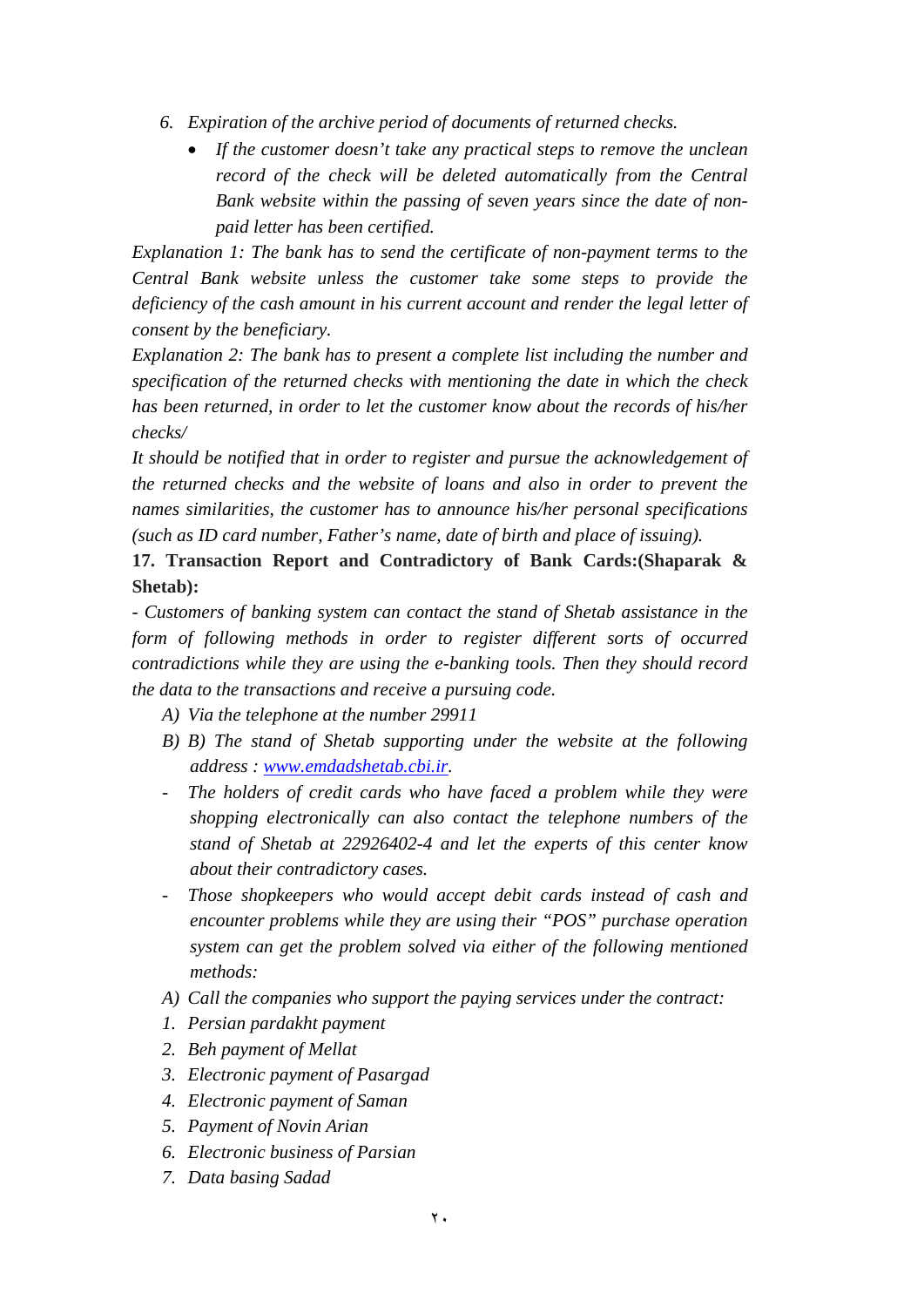- *8. Sayan card*
- *9. Fan Ava card*
- *10.Iran Kish credit card*
- *11.Electronic Damavand card*
- *12.Aria Mabna card.*
- *B) Checking the website of Shaparak at the www.shaparak.ir , part under the title of report of the performance of those who accept debit cards or seeing the report of contradictory cases. In either of these sections they can view the recorded data at the Shaparak website via presenting various specification.*

**It should be mentioned that in order to be able to track it down, one has to declare the number of debit account, the exact amount of cash which has been paid and the date of the related transactions.** 

**18. The withdrawal amount shouldn't be increased from cash dispensers (ATM machines):** 

*C) The purpose of the Central Bank to provide tools and facilities of ebanking is to prevent the loss of national resources in printing banknotes and other traditional paying devices and therefore increasing the maximum amount of withdrawal from automatic teller machines (ATM) is contradictory to the wide-scope goals of the Central Bank in the direction of growth and development of e-banking system. Besides, the owners of credit/debit cards of different banks can use the POS systems located in shopping centers and supermarkets in order to pay large amounts of cash.* 

### **19. Employment Terms at the Central Bank:**

*In compliance with rules and regulations any sort of employments at the Central Bank is reliant on needs recognition of the bank, going through different phases of employment and selection.* 

*The related information will be advertised in daily papers and also the website of the Central Bank.*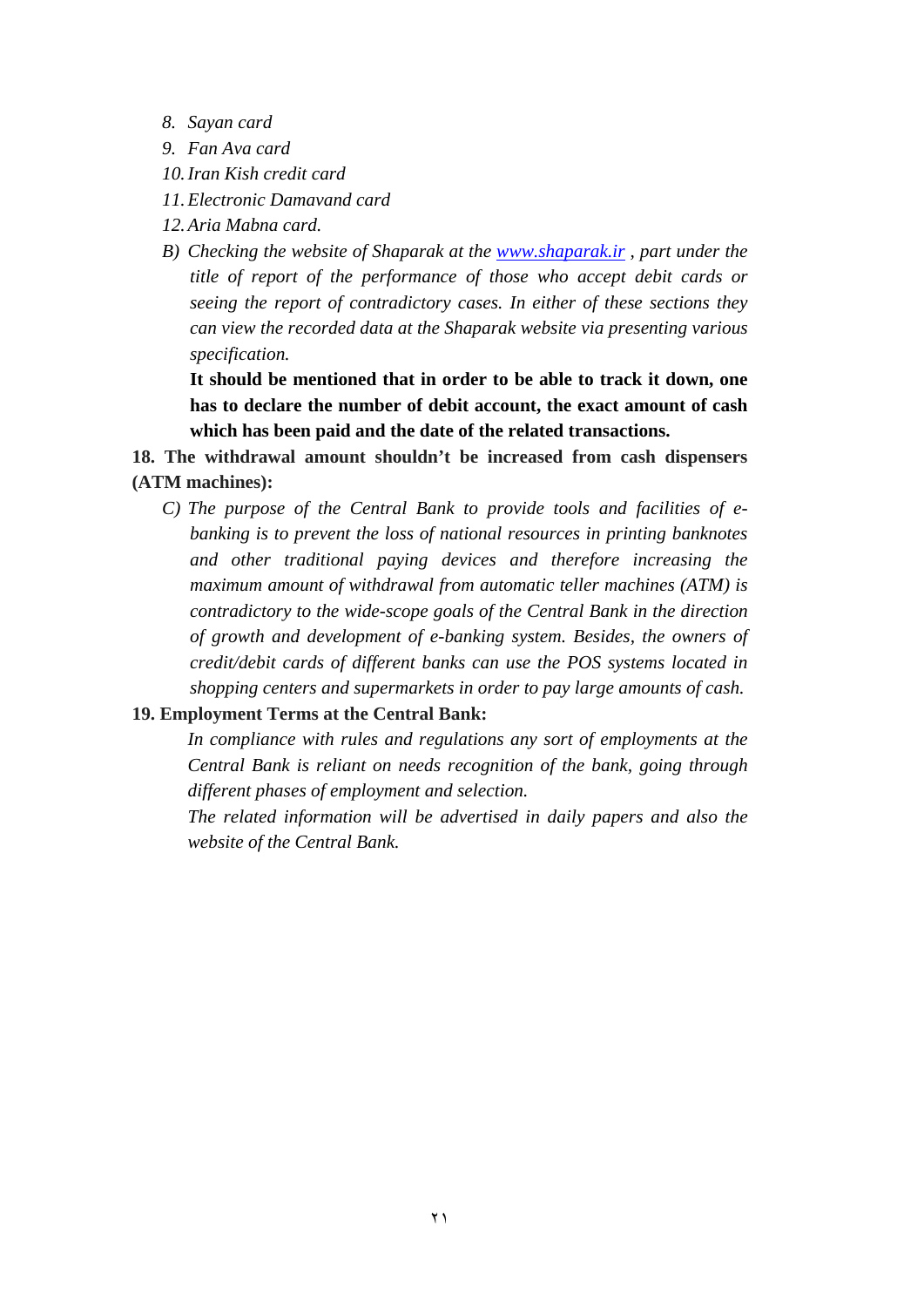*Statistics of this Management Performance Regarding Handling the Complaints and Criticisms:* 

*1. Complaints received through the website of SAMAD of the presidential unit:* 

| Row | Topics                  | Frequency | Percent         |
|-----|-------------------------|-----------|-----------------|
|     | All received complaints | 1771      | %100            |
|     | Finished                | 1758      | $\frac{9}{992}$ |
|     | On the ongoing process  |           | %8              |

*Since 1391.4.25 till the end of the year 1391* 

*From the beginning of the year 1392 till 92.6.20* 

| Row | <i>Topics</i>           | Frequency | Percent |
|-----|-------------------------|-----------|---------|
|     | All received complaints | 313       | %100    |
|     | Finished                | 270       | %86/3   |
|     | On the ongoing process  |           | %13/7   |

*2. Complaints received from the website allocated to answering to complaints and mass interactions of the Central Bank:* 

*Since 1392.3.18 till 1392.6.20* 

| Row | Topics                  | Frequency | Percent           |
|-----|-------------------------|-----------|-------------------|
|     | All received complaints | 1086      | %100              |
|     | Finished                | 656       | %61/5             |
|     | On the ongoing process  | 430       | $\frac{9}{6}39/5$ |

*3. Complaints received from the National Inspection Organization:* 

| Row | Topics                  | Frequency | Percent |
|-----|-------------------------|-----------|---------|
|     | All received complaints | 120       | %100    |
|     | Finished                | 101       | %84/2   |
|     | On the ongoing process  | ΙY        | %15/8   |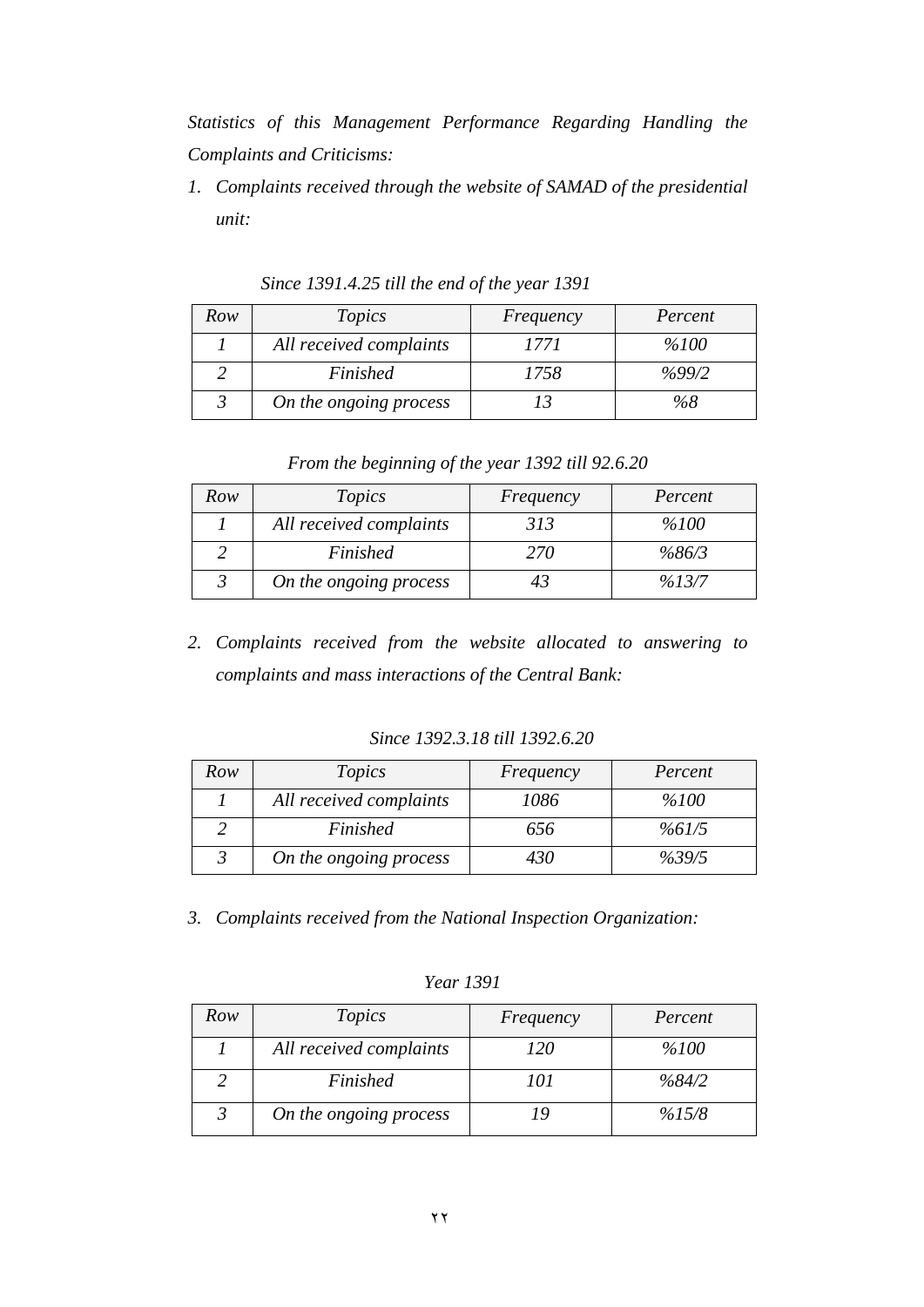| Row | Topics                  | Frequency | Percent            |
|-----|-------------------------|-----------|--------------------|
|     | All received complaints | 33        | %100               |
|     | Finished                | 24        | $\frac{9}{672}$ /7 |
|     | On the ongoing process  |           | $\frac{9}{27/3}$   |

*The total number of received complaints from the websites located at this department:* 

| Row | Topics                  | Frequency | Percent |
|-----|-------------------------|-----------|---------|
|     | All received complaints | 3323      | %100    |
|     | Finished                | 2809      | %84/5   |
|     | On the ongoing process  | 514       | %15/5   |

#### **Referring to the Department in Person:**

*In addition to receiving complaints and inquiries from the aforementioned systems, this department has welcomed those clients who have referred to the department in person, in order to increase the level of client satisfaction, the strategy of "tolerance" has been adopted by them.* 

*The respectful clients with the guidelines of security personnel located at the main entrance can go to the secretariat of the buildings of this bank and can prepare their written inquiry. They can wait for the reply to their inquiry after they had handed in their complaint arranged tracking number by the secretariat. This department will receive the incoming complaints, and then will do the required investigation and prepare the proper reply.*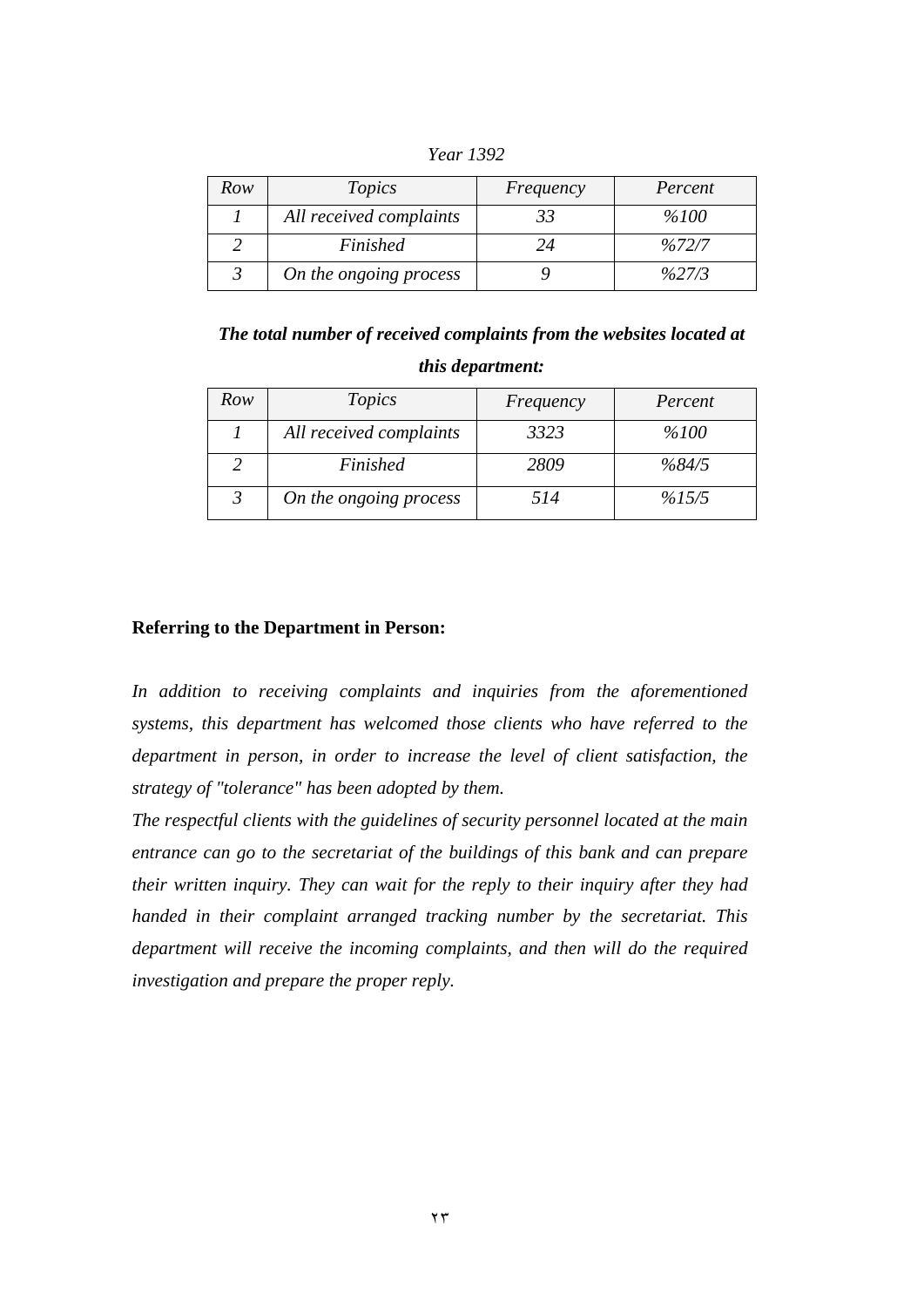#### **Public Relations Department**

*As an arm and element in "transparency" and "informatics" of organizations, public relation plays a very important role in "protecting citizenship rights". On the one side it raises peoples' awareness about their rights while on the other side it increases responding by the authorities of organization.* 

*The importance of effective public relation that could reflect the organizational activities is known to all. This solemn task becomes eminent when the public relation of organizations delineates new objectives.* 

*The space that is illustrated as a result of public thought is a heavy space with the burden of responsibility and among its reasons we can refer to the peoples' expectations. The studies and experiences prove that if an organization is pioneer in performing duties and activities but its public relation acts weakly, the organization's attempts and measures will not be seen and this might invalidate the organization and leave it abandoned in society. The public relation of every organization has a variety of numerous duties although the most important ones are communication with the outside and inside environment of the organization; this means that it is the liaison between public thought and organizational performance and communicates the expectations of people to inside of the organization and provides the community with the results. In summary the organizations' public relation is regarded as it language which has a basic role in adjusting the behavioral components of the organization and society.* 

### **Public Relation and Informatics**

*A very important factor which is effective in the fate of every organization and helps the organization achieve its objectives is the quality of the relationship of the organization with other organizations and public thought.* 

In fact the more this relationship is effective and permanent it will be more *successful in realizing its objectives.* 

*In the contemporary world, the solemn duty of establishing relationship between the organization and its addressees and promoting quality of this relationship is burdened by the public relation. People in the directive area of public relation are always attempting to make use of the techniques and professional specializations to provide the addressees with sufficient information, people and mass media and try to expand and deepen mutual understanding through more active presence in informatics area. The scholars of social and economic sciences have admitted that*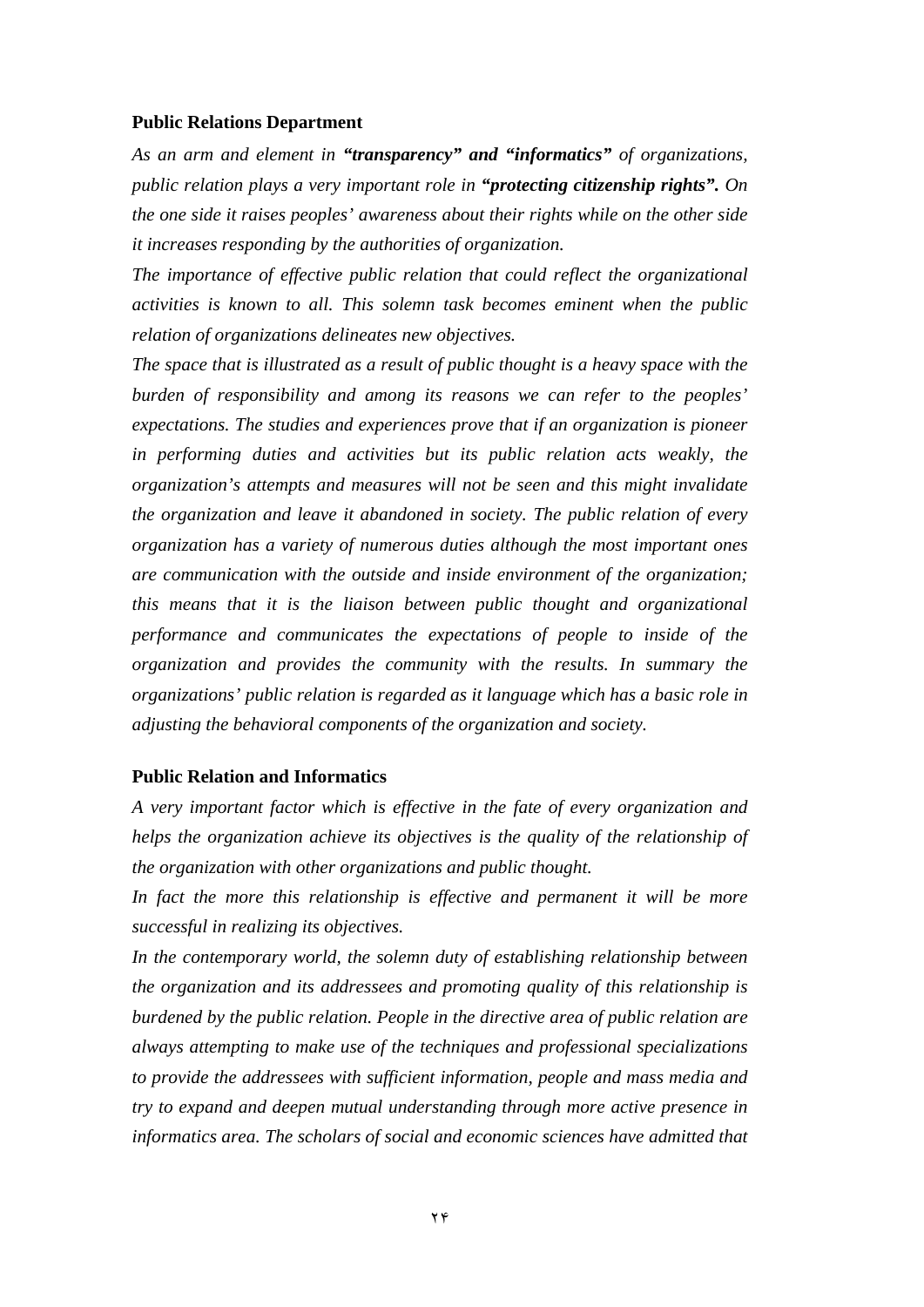*advancing any developmental and civil program is in the first step due to having the people involved and gain their sympathy.* 

*With regard to this radical and directional principle and taking into account the position of this bank in macroeconomic decision making, Public relation of the Islamic republic of Iran central bank has focused its attention on awakening and enlightening public though in the earliest possible time in order to comprehensively defend the objectives of this influential organization. To achieve this objective, this bank has designed and implemented programs and initiatives to identify the needs of addressees and provide expertise responses to the needs of people and create mutual understanding with the media people aiming at appropriate informatics.* 

*Also public relation has implemented programs and initiatives to identify the needs of addressees and provide expertise responses to the needs of people and create mutual understanding and enhance convergence among employees of central bank. Among these plans we can refer to "customer reverence", "observing citizenship rights", "classification of demands", "peoples' needs" and "directing them" toward proper canals that may lead to "response".* 

### **The Most Important Activities of Public Relations Department during 2012:**

- *In order to establish more ties with mass media and quicker dissemination of information and statistics related to central bank, a council was established as press direction and information council at this bank. This council pursuits two objectives of facilitating and expediting communication with mass media and updating the information of central bank's information database.*
- *In order to enforce the orders of twenty-year perspective document and the fifth development program law of the country with the topic of reducing dependence on the incomes from oil export, central bank used its legal authorities to operate foreign currency exchange center. With regard to the present bans and foreign currency restrictions, it seemed urgent to eliminate business-type demands and discover real demands in foreign currency market. Thus the center launched its activity on September 22, 2012 with the assistance of other concerned authorities. In order to protect national production within the foreign currency policies framework. Operation of this centre was a turning point for the central bank to protect national production, supply the people's required goods and cover the foreign currency needs of importers. Therefore attempts were made to establish continuous communication of media for news information and decision of this center through comprehensive and extensive news coverage of the performance of foreign currency exchange*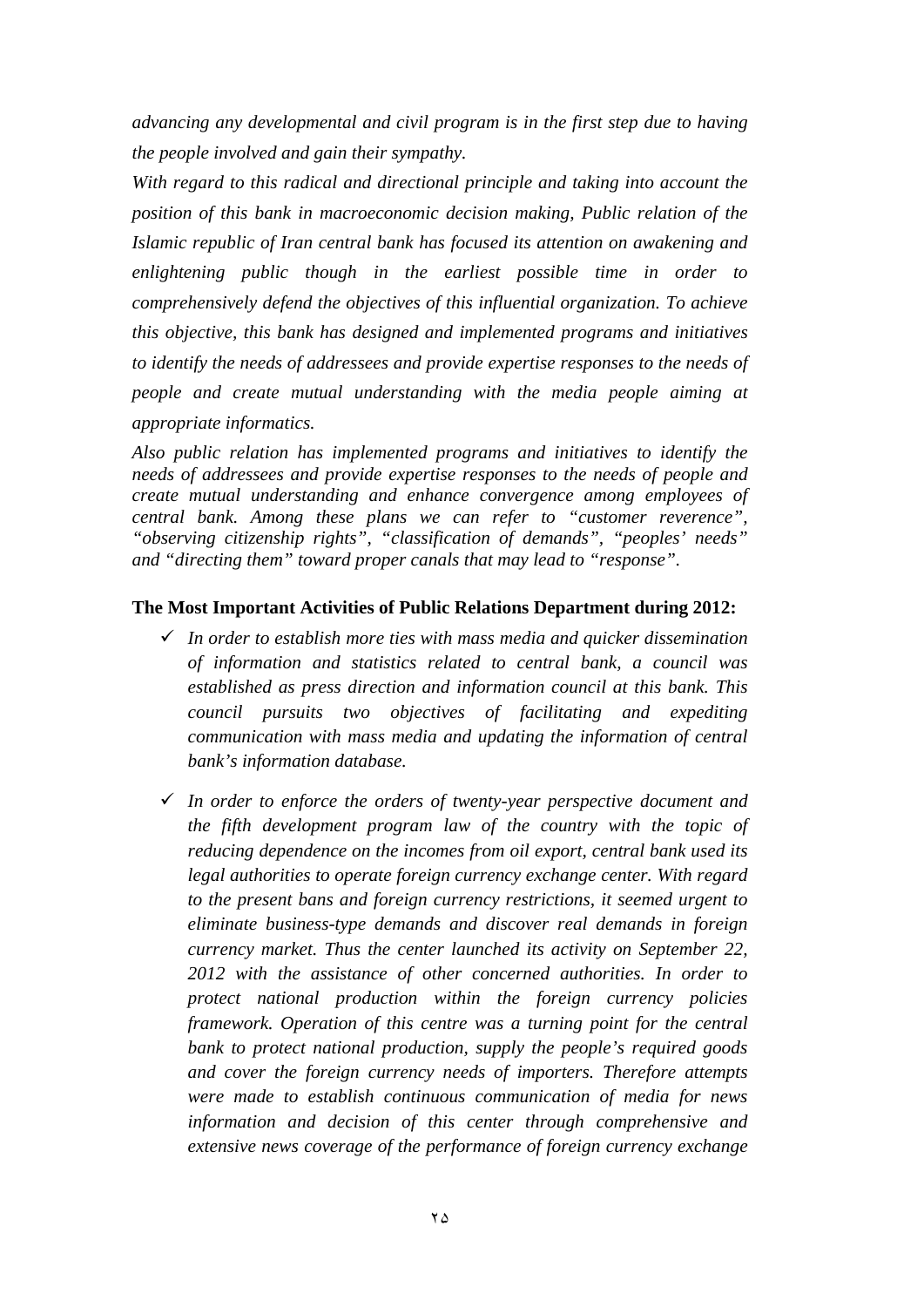*center and necessary coordination for better presence of the center's spokesman in various radio, television and media programs.* 

- $\checkmark$  In its  $1142^{nd}$  session of July 17, 2012, the money and credit council *authorized permission for issuance of 100 thousand billion Rials of central bank's bonds. Within three stages of supplying bonds into the market, almost 41.5 thousands billion was sold. The calculations show that this measure causes a %5.4-unit shrink of monetary base and %5.6-unit in cash. The public relations of central bank conducted extensive efforts to realize this task through website and media information and advertisement. The promotional activities including 150 adds of 62 seconds in length from radio and television and notice in four dailies in three stages within 12 days attracted the people's trust to purchase bonds.*
- *Another measure of central bank in 2012 was structuring of unorganized monetary market. The names of banks and credit institutes with permission of central bank are notified regularly through website. The news and notices related to organization of these banks and institutes are being regularly published by public relations for the purpose of people's safety and prevent probable concerns in society. This way the ambiguities and confusion of people about the institutes that hold permission from central bank have been reduced to a remarkable extent.*
- *Participation in operating and activating "portal of national money correction plan" with the aim of precise, transparent and academic information to the scholars of economy, mass media and the public, and to provide appropriate study and research bed for the researchers and scholars of various economic areas, designing questions and viewpoints and conduct various opinion polls, providing information on the results of opinion polls and presenting related news through the central bank's website, and successful implementation of this project entails attracting public thought and obtaining the approval of society with this project. In this regard, central bank created an internet portal "monetary system correction plan" within a few days after obtaining approval of the generalities of the plan by the cabinet in order to provide information, attract public participation, and answer the questions of people in this regard. This portal provides the clients with much information in relation with various aspects of the plan, including latest news, conducted studies, rules and regulations, and so on. Moreover, the said portal provides an appropriate ground to attract the public opinion about the cases such as how to implement the plan, name the new money unit, and so on. The plan will be implemented in 2014.*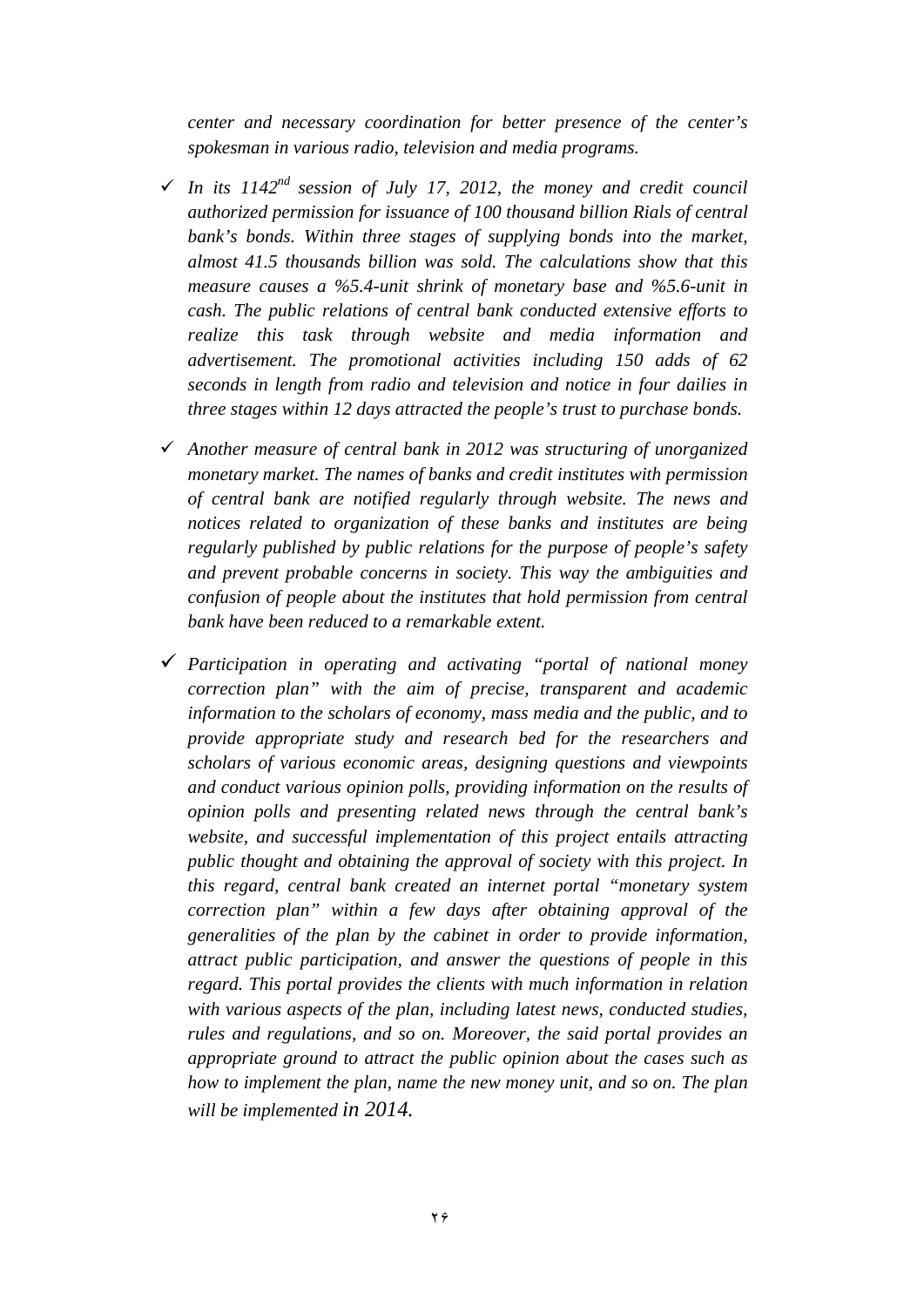### **Other Measures**

- *Active participation in the meetings of supreme council of informatics and sustained communication with the cabinet informatics center in order to provide correct and transparent information on various activities of central bank.*
- *Dissemination of news, information, rules and regulations of various departments of central bank, approvals of money and credit council, and so on in the information center of central bank, in order to allow access by people and raise their awareness, and use of mass media.*
- *Creating and operating "people communication center" as one of the effective means of central bank's communication with people with the aim of eliminating submitting the letters by hand and increasing investigating to obstacles.*
- *Receiving opinions, recommendations and critique of people and the media and sending them to the concerned departments and following up to receive transparent and proper response.*
- *Allocating a general electronic post to central bank, an email to the president of bank, an email to public relations department in order to receive critiques, suggestions and various viewpoints and send the expertise answer received from various departments of central bank with the aim of solving the peoples' problems and answering over 5600 application of people.*
- *Opinion poll and awareness about the peoples' attitude toward the performance of various departments of bank with the aim of taking effective and practical steps to respect the customers.*
- *Making a teamwork for protection of national production with presence of director generals and managers of bank and economic elites, and providing information through the website of central bank and presenting them to the mass media.*
- *Extensive information about the extensive activities of central bank to operate the centers related to electronic banking (Shaparak, Sepam, and*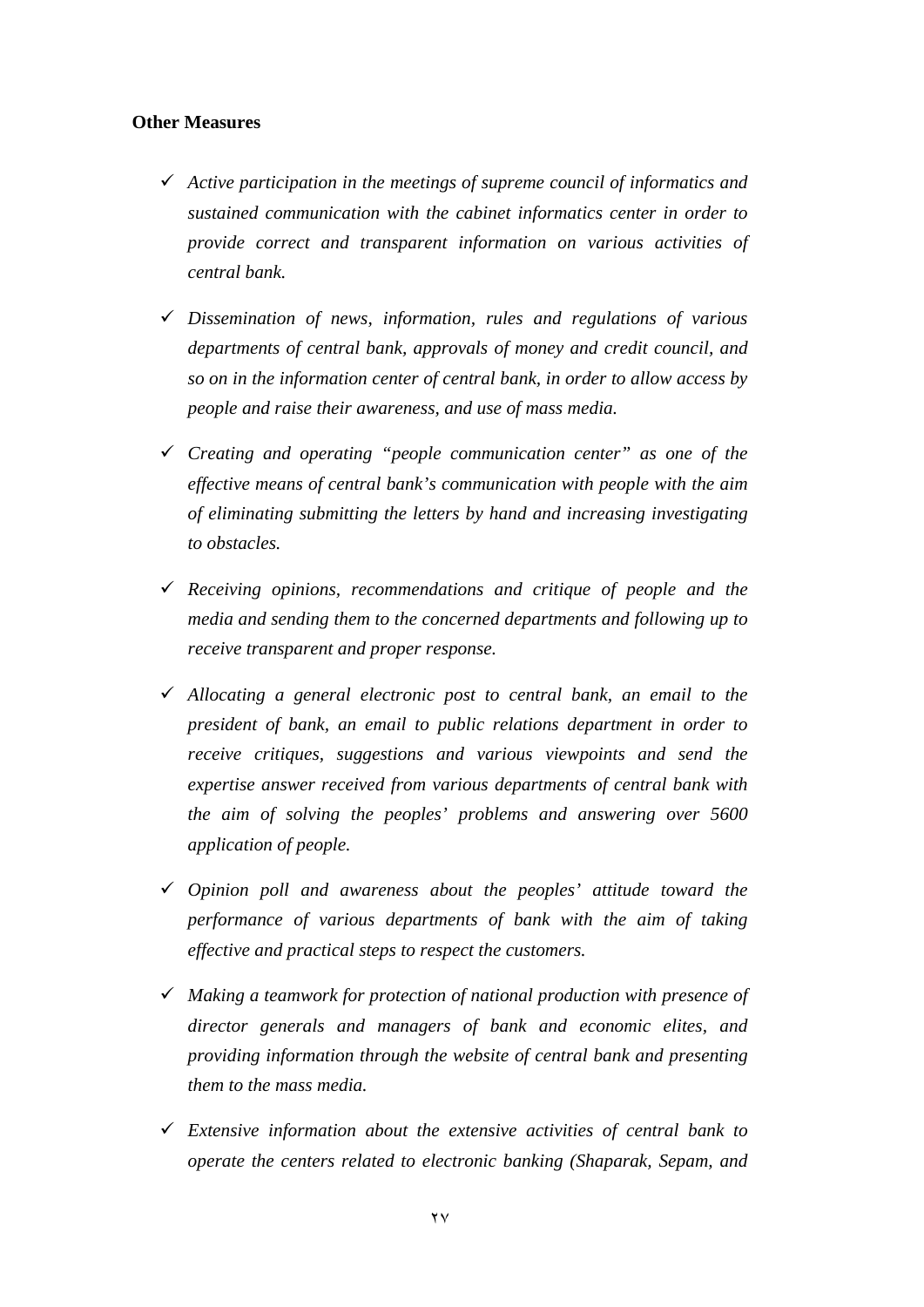*so on) which leads to the interest of people in using modern technologies and services in the area of electronic banking.* 

- *News coverage, press meetings, conferences and seminars of the central bank per month and per annum.*
- *Interaction with the country's bank network in the form of selected committee of public relations managers of governmental and nongovernmental banks and credit institutes in order to increase coherence in the country's bank network.*
- *And so on.*

*Pursuant to articles 2 and 11 of the law of free dissemination and access to information approved 2009, the Central bank's public relations stipulates that: Article 2: All Iranians are entitled to access to public information unless where prohibited by law. Using public information or dissemination such information shall be subject to the concerned rules and regulations.* 

*Article 11: An approval or decision that creates a public right or duty shall not be classified under government confidential matters and their dissemination shall be mandatory.* 

*Therefore public relations is always present beside the bank's expertise body to reflect the approvals, decisions and activities of legal authorities and provide the people with the approvals, news, and precise information about the most important economic decisions through official sources. Public relations will also receive the opinions, critiques, and suggestions of respectable citizens in order to facilitate the monetary and bank activities and affairs throughout the society.* 

# **The Most Important Syllabus and Access Ways to the Required Responses and Guidelines in this bank are as follows:**

*1- Many students and graduates of economics and banking, and various people are interested in receiving information about central bank, its history and scope of duties and authorities. This information is easily communicated with the customers through the central bank's website in a classified form in order to "safeguard the citizenship rights" and "transparency".*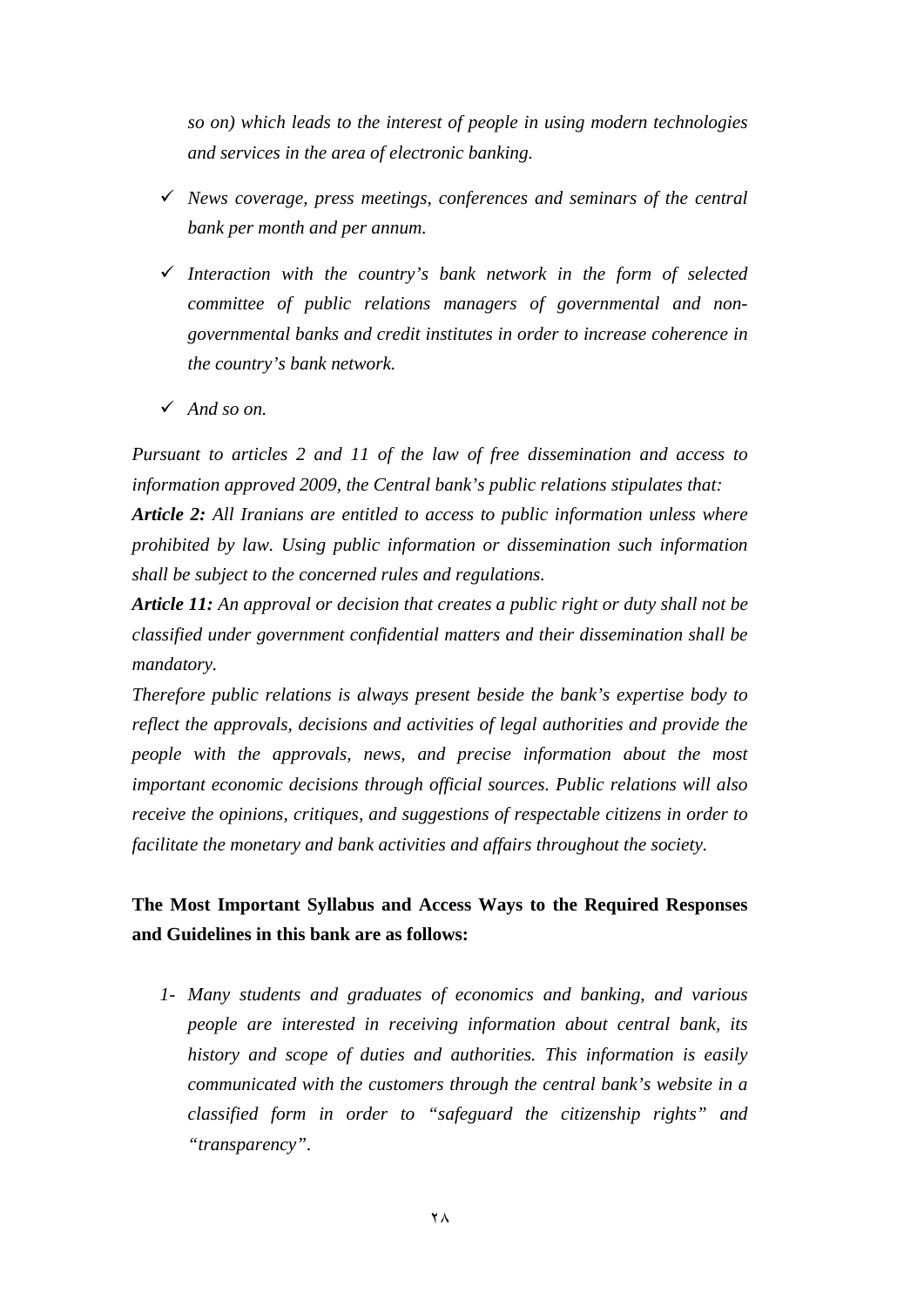- *2- Pursuant to the monetary and bank law approved in July 1972, the Islamic Republic of Iran central bank is recognized as the government's banker to adjust the country's monetary and bank system. The function of central bank and the decisions adopted by the authorities of this bank are directly and indirectly effective in the life of people. Therefore for the purpose of informatics and clarification of information and quick access of addresses, central bank provides the public with required information in the news and events section of this website. This information includes: the latest changes of credit institutes with permission of central bank, the changes related to the conditions and regulations concerning opening interest free funds, the conditions and regulations of obtaining marriage loan, the latest changes related to foreign currency including currency rate, student currency rate, traveler currency, as well as economic news, Iranian national accounts, time series information bank, and so on.*
- *3- Whereas most clients get confused when referring to organizations to file petition, send requests, and receive their responses, necessary strategies have been adopted to minimize these confusions in the central bank. A special department called public people relations department in the public relation department of this bank answers to the questions of customers in the best way to prevent from wasting the citizens' time.*

### **People Relations Department**

*"People relations" is the most important activities of public relation. In today's world where speed is a must it is the most priority of every organization to attract the clients because awareness of the people's opinion will result in providing more favorable services and thus enhancing their consent.* 

*We could state doubtlessly that if the public relation of an organization fails to satisfy its clients, its valuable activities in other areas will be ignored.* 

*"People relations department" of public relations department is recognized as the bank's communication with people as it avails to the people relations center, interactive voice response, specialized email, receiving letters by hand, and so on. Upon making decisions by bank in various monetary, bank, economic, foreign currency, credit, and supervision issues, this department directly communicates with various people. The bank's portal is the first thing that becomes aware of the people's opinions and approaches.*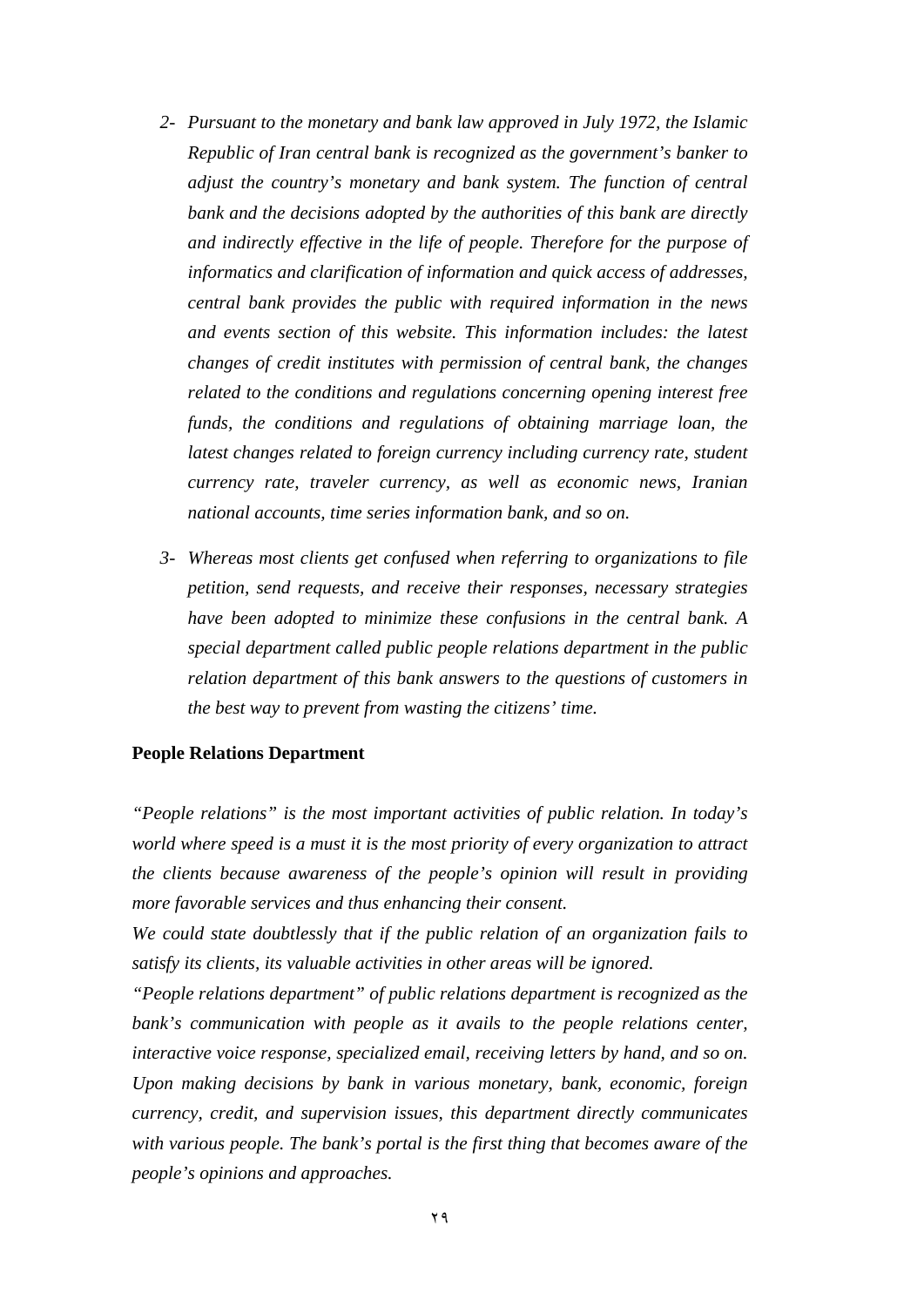*The 2012 performance report of people communications department indicates that this department made its utmost effort to create a constructive interaction between the people and various departments of bank and received the issues and problems of people in the form of "emails", "letters submitted by hand", "voice messages" and viewpoints of bank employees through "opinions and views" section of intranet network. These are then referred to the concerned experts and authorities to answer them and eliminate ambiguities. Responses are provided to the applicants and beneficiaries upon being received.* 

**Table of the Volume of Performed Activities by the order of Emails, People, Sound Messages, and Views and Opinions:** 

| No.            | Topic                        | Sent to<br>departments | Answers received<br>from departments | In the process of<br><i>investigation by</i><br>departments |
|----------------|------------------------------|------------------------|--------------------------------------|-------------------------------------------------------------|
|                | Emails                       | 1807                   | 1484                                 | 323                                                         |
| $\overline{2}$ | Letters submitted by<br>hand | 1581                   | 1136                                 | 445                                                         |
| $\mathfrak{Z}$ | Sound messages               | 1194                   | 785                                  | 409                                                         |
| 4              | Opinions and<br>$messages$ * | 41                     | 27                                   | 14                                                          |
| <b>Total</b>   |                              | 4623                   | 3432                                 | 1191                                                        |

*\*It should be mentioned that from 1080 messages received in opinions and messages section, 41 messages are sent to the concerned departments for studying and following up and 1039 messages are published in the said section after study by people relations department of public relations department.* 

**Diagram of the Volume of Performed Activities by the Order of Email, People, Voice Messages, and Opinions and Views:** 

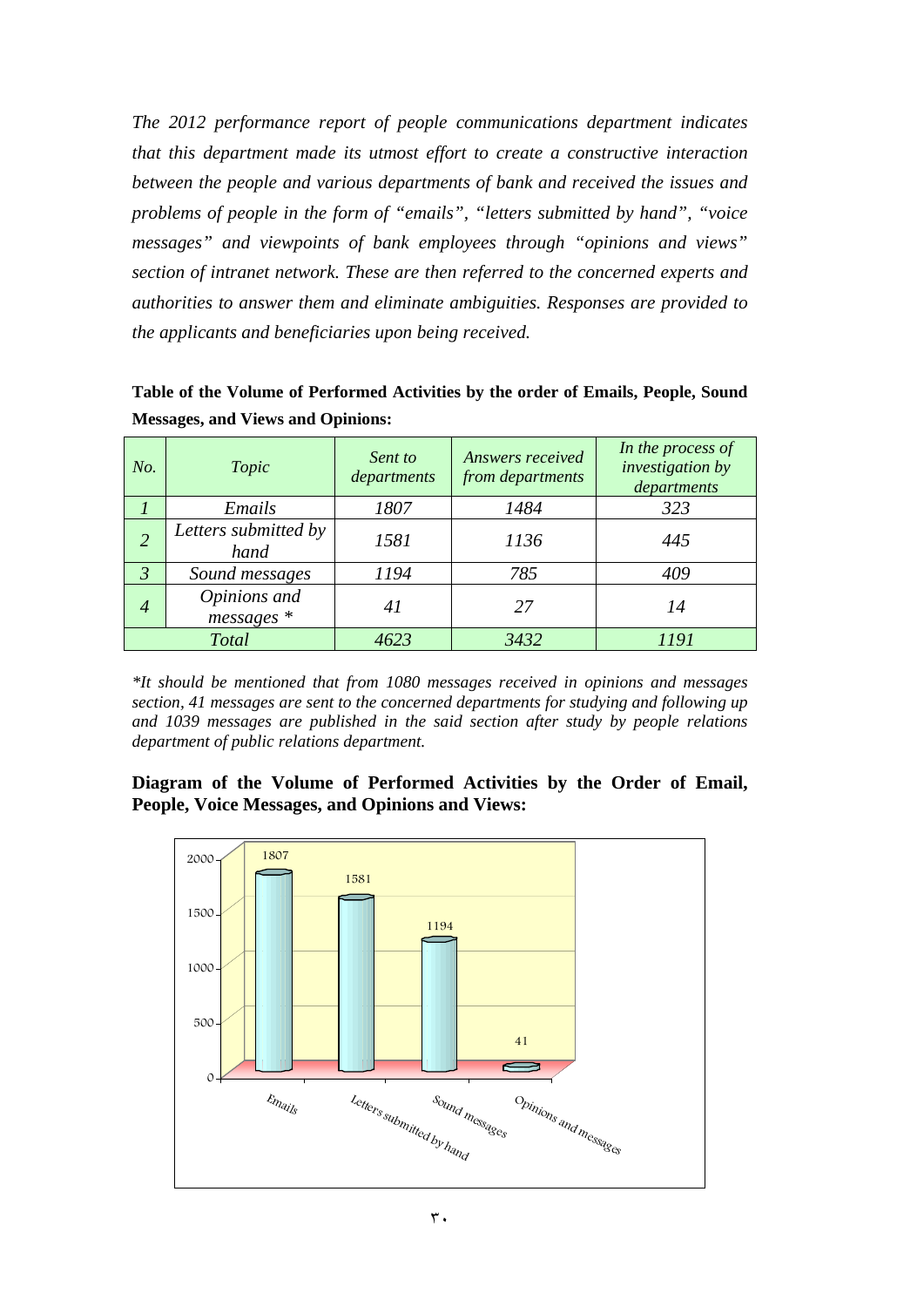### **Emails**

*One of the means of investigating the opinions of people and colleagues is the emails that are received through Ertebatat@cbi.ir , G.SecDebt@cbi.ir, Governor@cbi.ir and people relations center. This communication mean has been welcomed by people due to the information transmission high rate.* 

*All people inside and outside the organization including ordinary people, foundations, and organizations send their emails to people relations department of public relations department in the following ways:* 

### *1. Email: Governor@cbi.ir*

*This email is allocated to communicate with the president of central bank which could be accessed through the bank's website in two ways: people may refer to the first page of site on the lower left corner of the page and click "direct contact with president" and "contact us" in "about bank" section. The messages sent to this email will be answered and studied by public relations department.* 

### *2. Email Address G.SecDebt@cbi.ir*

*This is the general email address of central bank (general email) and has been defined in "about bank" section of "contact us" menu. The letters of this section are received by department of investigation of code and the particulars of Latin documents of central secretariat department and documents affairs and then entered in the automation system and sent to public relation department for answering.* 

### *3. Email Address ertebatat@cbi.ir*

*This address is related to the people relationship with bank which is in access of the public and colleagues through "about bank" section in "send message". It should be noted that the letters sent to this address are directly received by people relations department of public relations department.* 

### *4. Center for Answering People Complaints and People Relations www.cbi.ir*

*This is the address of the center for answering people complaints and a people communication, which is available to the public through "contact us" in*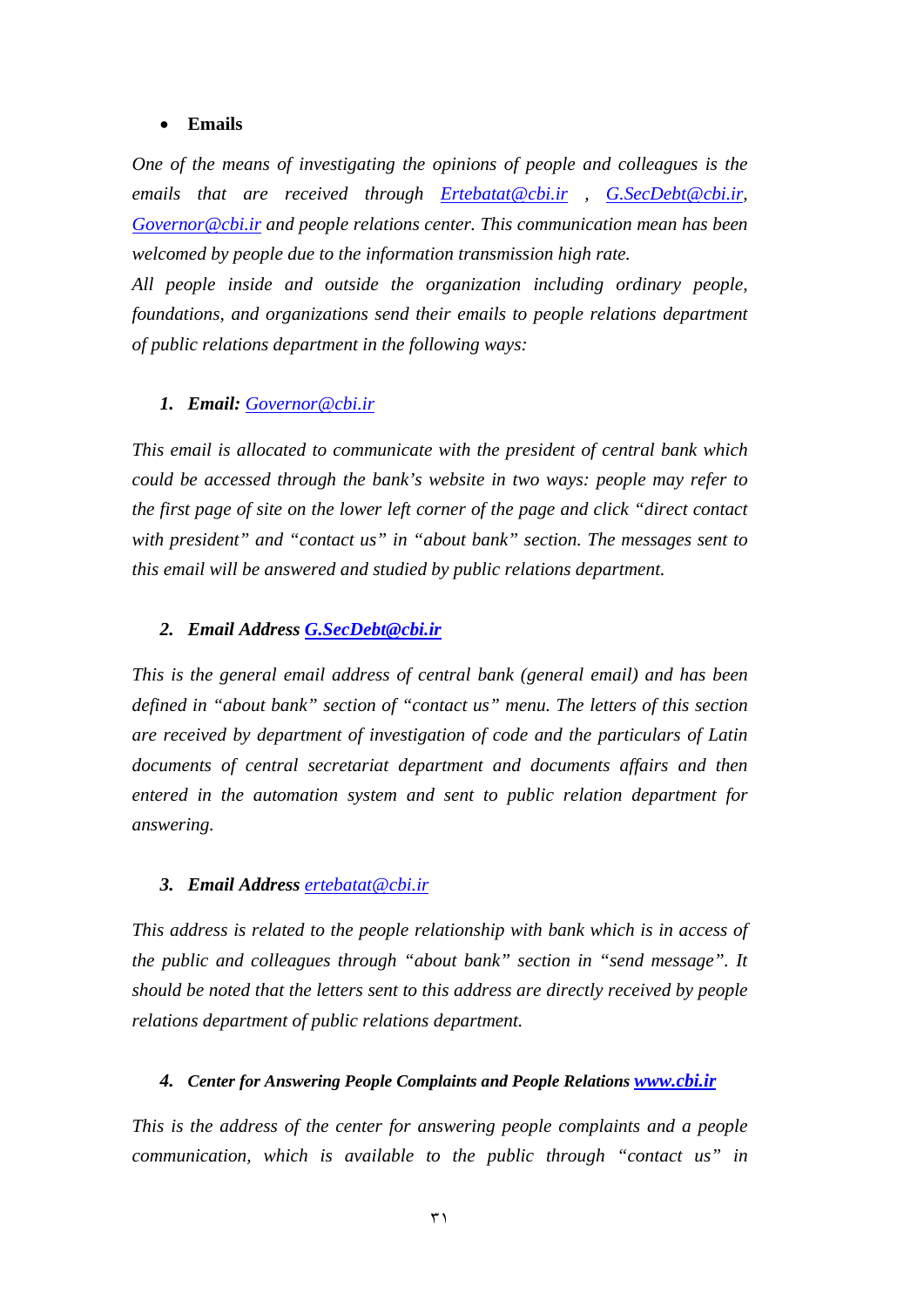*"answering complaints of people". It should be noted that the sent letters are received by department of special follow up, investigating complaints and supervising the executive affairs and people relations department of public relations department.* 

### **People Letters**

*People letters are the letters which are submitted to central bank personally by ordinary people or through foundations and organizations such as president office, office of activity assessment, and answering the complaints of the ministry of finance and economic affairs, Tehran governor general office, and other foundations.* 

*These letters enter the administrative automation system through the central secretariat and documents affairs of bank and are then referred to public relations department for study and investigation. The letters are separated in people relations department and some of them are directly answered while some others are sent to the responsible departments for study and opinion.* 

*It is worthy of mention that a number of requests are sent to the president of bank or members of operating board due to the importance and sensitivity of the issue. At the final stage after receiving answer, the concerned persons are notified through communication.* 

#### **\*Voice Messages**

*Telephone number 29954855 was notified to telecommunication services center 118 in order to facilitate and expedite communications among the people inside and outside the organization with the officials of central bank. The number has been registered as call center of the Islamic Republic of Iran central bank's public relations department".* 

*This telephone number is ready round the clock to receive viewpoints, critiques, and suggestions of people. From the beginning of the office hours the colleagues in people relations department answer a part of requests and provide necessary guidelines upon hearing the recorded calls. Then other calls are heard and provided to the concerned departments to receive expertise response. In the next step this department provides the applicants with received answers.*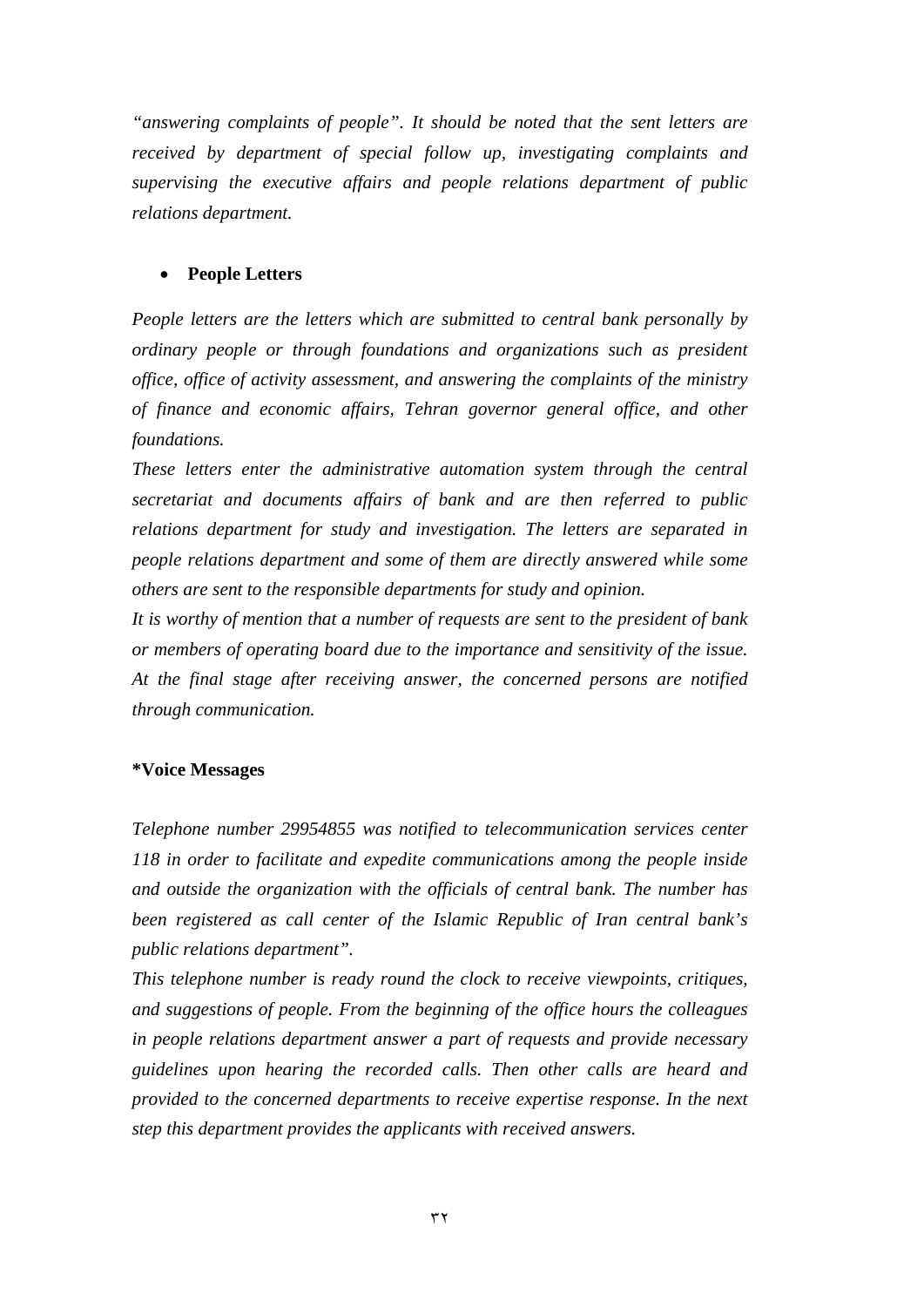#### **\*Opinions and Messages**

In the intranet network of bank a space has been created which is named *"opinions and messages" through which the colleagues may discuss their suggestions and critiques and viewpoints on various issues.* 

*One of the duties of this department is monitoring the viewpoints and opinions of colleagues in "opinions and messages" space. These are gathered at the earliest convenient time and provided to the concerned authorities to take appropriate measures to solve the problems of employees.* 

### **Satisfying the Needs**

*The officials of bank have always considered that this website should satisfy the needs and demands of addresses up to a favorable degree. Therefore this bank has inserted a section "opinion poll on the website of the Islamic Republic of Iran Central Bank" to minimize the shortcomings of the site the results of which are regularly reviewed and the discussed issues are considered in the updating and changes of site.* 

# *Compiling a Charter of Ethics, and Cultural and Administrative Affairs of the Islamic Republic of Iran Central Bank*

*Upon the recommendation of cultural council, the charter of ethics, and cultural and administrative affairs of the Islamic Republic of Iran Central Bank was approved by manpower planning and administrative evolution commission and confirmed by the bank's president. This charter has been compiled to promote the Islamic culture and human and organizational values in the central bank and institutionalize its aspects in the thought and acts of bank employees within 12 principles and 24 articles. Under this charter all employees of this bank shall be bound to respect the customer and observe citizens' rights under benevolence of the Almighty from the beginning of their employment and working in central bank. They take an oath to this effect.* 

### **Publication of Books and Periodicals**

*"International Standards for Control of Money Laundry and Terrorism Financial Support", "Articles on Banking Law Draft", "On the Occasion of the 50th Anniversary of Establishment of Central Bank- Notes and Coins Published by Central Bank", "Fifty Years of Central Bank- Seventy Five Years of*